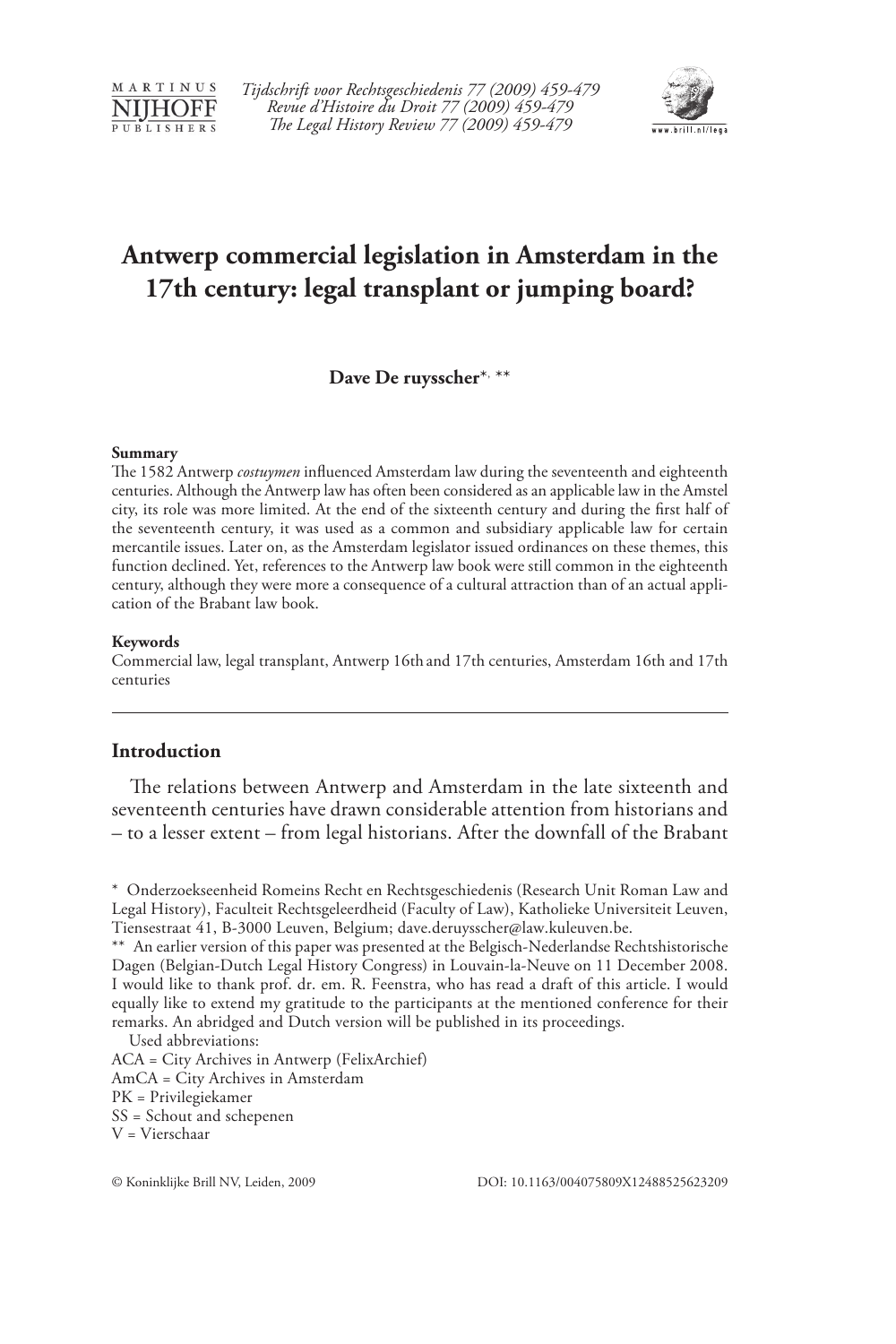city and its protestant rulers in august 1585 and following the reintegration in the catholic Spanish-Habsburgian complex, fiscal barriers on the river Scheldt remained by and large untouched until the end of the *ancien régime*<sup>1</sup> *.* The economic attraction of the former *emporium* was seriously shaken by these setbacks and had already been shocked by the hostilities after 1566, which had marked the start of the weakening of Antwerp's commercial position<sup>2</sup>. A shift in European commercial networks following these events reduced Antwerp to an outpost of international firms which did their businesses mainly abroad, although the city preserved much of its former importance in exchange and insurance affairs<sup>3</sup>. Amsterdam, by contrast, grew to new heights in the seventeenth century. The contribution of merchants from southern provinces to this rise is controversial among economic historians $4$ ,

3 Sombart was the first who described Antwerp in the seventeenth century as a *Dispositionsplatz*. His views have been challenged by Van der Wee, Baetens and Pohl, who have underlined Antwerp's position in international financial affairs after 1585. See: R. Baetens, *De nazomer van Antwerpens welvaart*, *De diaspora en het handelshuis De Groote tijdens de eerste helft der 17de eeuw*, [Gemeentekrediet van België, Historische uitgaven Pro Civitate, Series in -8°, 45], Brussels 1976, I, p. 243–259; H. Pohl, *Zur Bedeutung Antwerpens als Kreditplatz im beginnenden 17. Jahrhundert*, in: W. Besch and E. Ennen (eds.), *Die Stadt in der europäischen Geschichte*, Bonn 1972, p. 667–686; H. Van der Wee, *Monetary*, *credit and banking systems*, in: E.E. Rich and C.H. Wilson (eds.), *The Cambridge economic history of Europe*, V: The economic organization of early modern Europe, Cambridge 1977, p. 290–392, at p. 322–325. The role of seventeenthcentury Antwerp as a centre for maritime insurances has been hinted at in several publications. See in particular: J. Everaert, *De internationale en koloniale handel der Vlaamsche firma's te Cadiz*, [Rijksuniversiteit te Gent, Werken uitgegeven door de Faculteit van de Letteren en Wijsbegeerte, 154], Bruges 1973, p. 138–148; H. Pohl, *Die Portugiesen in Antwerpen* (*1567– 1648*): *zur Geschichte einer Minderheit*, [Vierteljahrschrift für Sozial- und Wirtschaftsgeschichte, Beihefte, 63], Wiesbaden 1977, p. 263–270 and E. Stols, *De Spaanse Brabanders of de handelsbetrekkingen der Zuidelijke Nederlanden met de Iberische wereld*, *1596–1648*, [Verhandelingen van de Koninklijke Vlaamse academie voor wetenschappen, letteren en schone kunsten, Klasse der letteren, 70], Brussels 1971, II, p. 158–165.

4 The most recent monographs on this subject are: O. Gelderblom, *Zuid-Nederlandse kooplieden en de opkomst van de Amsterdamse stapelmarkt* (*1578–1630*), Hilversum 2000 and C. Lesger, *Handel in Amsterdam ten tijde van de Opstand*, *Kooplieden*, *commerciële expansie en verandering in de ruimtelijke economie van de Nederlanden*, *ca. 1550–1630*, Hilversum 2001. Of the latter, an English translation has recently been published: C. Lesger, *The rise of the Amsterdam market and information exchange*: *merchants*, *commercial expansion and change in the spatial economy of the Low Countries*, *c. 1550–1630*, Aldershot 2006. Gelderblom has stated that the influence of

<sup>1</sup> V. Enthoven, *Zeeland en de opkomst van de Republiek*: *handel en strijd in de Scheldedelta*, *ca. 1550–1621*, Leiden 1996. On the later history of this regime, see in particular: H. Hasquin, *Sur l'administration du commerce dans les Pays-Bas méridionaux aux XVIIe et XVIIIe siècles*, Revue d'histoire moderne et contemporaine, 20 (1973), p. 430–443 and I. Van Damme, *Het vertrek van Mercurius*, *Historiografische en hypothetische verkenningen van het economisch wedervaren van Antwerpen in de tweede helft van de zeventiende eeuw*, NEHA-jaarboek voor economische, bedrijfs- en techniekgeschiedenis, 64 (2003), p. 26–36. See also *infra*, n.50.

<sup>2</sup> H. Van der Wee and J. Materné, *Antwerpen als internationaler Markt im 16. und 17. Jahrhundert*, in: W. Feldenkirchen, *et al.* (eds.), Wirtschaft, Gesellschaft, Unternehmen, Festschrift für Hans Pohl zum 60. Geburtstag, Stuttgart 1995, I, p. 470–499, at p. 486–488.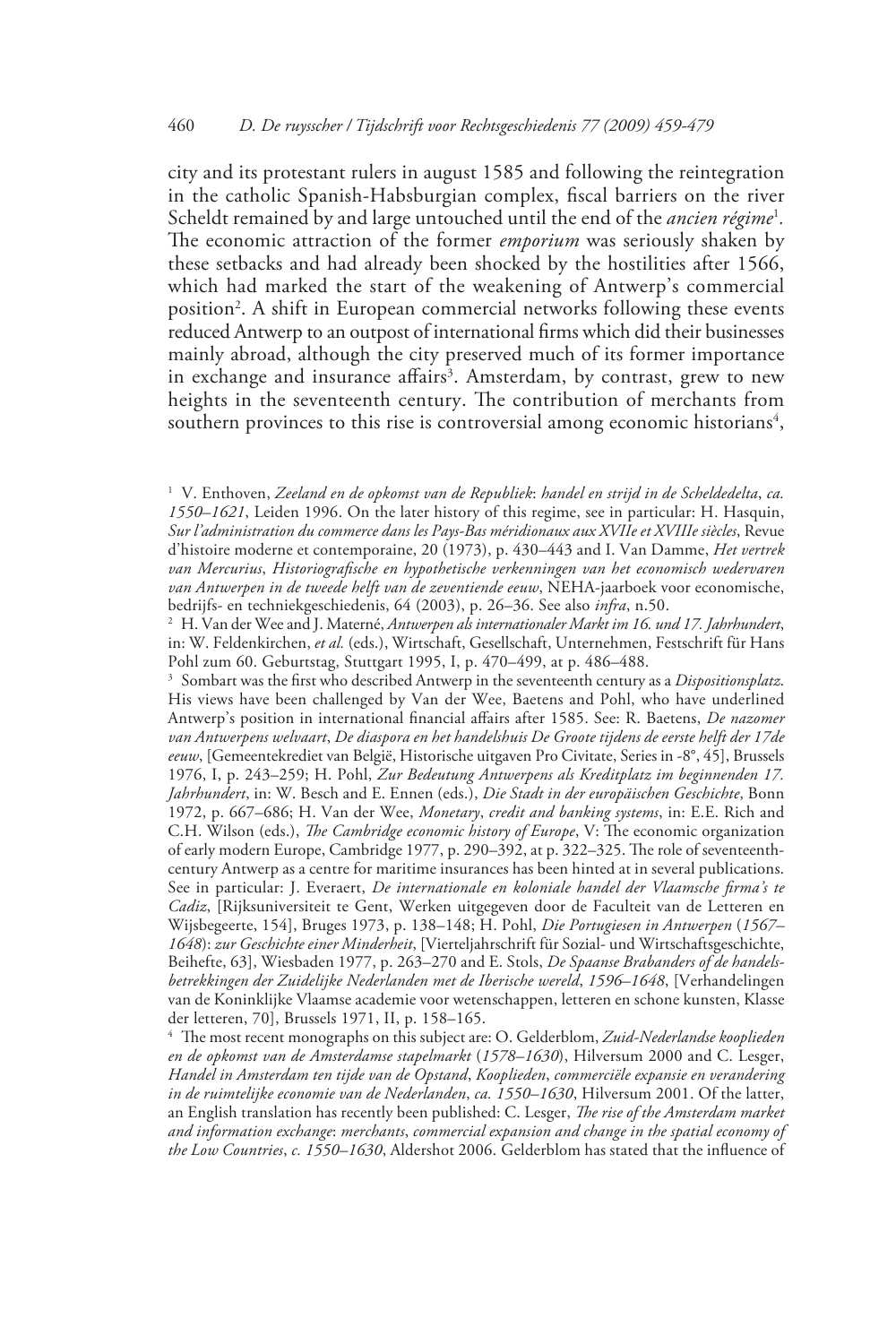although they agree on the introduction of Antwerp commercial techniques in the Amstel city by them<sup>5</sup>.

The legal historian J.W. Bosch has emphasized that Antwerp commercial law played an important role during the seventeenth century, in the province of Holland and in Amsterdam in particular<sup>6</sup>. Although much of his insights are still relevant, this article aims to go somewhat beyond these (now wellknown) indications of Antwerp legal influence in the North. A central question is whether the Brabant law was merely copied or whether the Amsterdam legislator used it as a starting point for his own legislation. Due to the lacunary preservation of seventeenth-century Amsterdam court records<sup>7</sup>, the findings

6 J.W. Bosch, *Enige rechtshistorische aantekeningen over Zuid-Nederlandse juridische invloeden in het Noorden*, Rechtskundig Weekblad, 11 (1947–48), col. 1009–1016, at col. 1013–1015; J.W. Bosch, *Remarques sur quelques influences exercées, en matière de droit*, *par les provinces méridionales sur les provinces septentrionales des Pays-Bas jusqu'en 1795*, Tijdschrift voor Rechtsgeschiedenis, 19 (1951), p. 133–157, at p. 143–147. The following authors have based their insights mostly on Bosch's views: W.F. Lichtenauer, *Geschiedenis van de wetenschap van het handelsrecht in Nederland tot 1809*, [Geschiedenis der Nederlandse Rechtswetenschap, 5/1], Amsterdam 1956, p. 158, p. 174 and p. 194; L.Th. Maes, *Juristen en rechtsleven te Antwerpen ten tijde van P.P. Rubens*, in: Juristen en rechtsleven ten tijde van Rubens, Antwerp 1977, p. 15–64, at p. 30–31; L.Th. Maes, *Rubens in het kader van de Europese en van de Antwerpse rechtsgeschiedenis*, Rechtskundig Weekblad, 41 (1977–78), col. 673–686, at col. 682–683; W.H.F. Oldewelt, *De pogingen tot* '*codificatie*' *van het Amsterdamse recht*, Verslagen en Mededelingen van de Vereeniging tot uitgaaf der bronnen van het oud-vaderlandsche recht, 13 (1967), p. 57–73, at p. 71–72. Studies on topics of mercantile law have also made use of his insights: W.D.H. Asser, *Bills of exchange and agency in the 18th century law of Holland and Zeeland*, *Decisions of the Supreme Court of Holland and Zeeland*, in: V. Piergiovanni (ed.), The courts and the development of commercial law, [Comparative studies in Continental and Anglo-American legal history, 2], Berlin 1987, p. 103–130, at p. 105–107; J.P. Van Niekerk, *The development of the principles of insurance law in the Netherlands from 1500 to 1800*, Kenwyn 1998, I, p. 254–255; J.A.F. Wallert, *Ontwikkelingslijnen in praktijk en theorie van de wisselbrief 1300–2000*, Tilburg 1996, p. 96. For the influence of the 1608 Antwerp *costuymen* in Roermond and Gelre, which is not examined in this article, see: A.M.J.A. Berkvens and G.H.A. Venner, *Het Gelderse Land- en Stadsrecht van het Overkwartier van Roermond 1620*, [Werken der Stichting tot Uitgaaf der Bronnen van het Oud-Vaderlandse Recht, 25], Arnhem 1996, p. XXXII–XXXIV; R. Feenstra and G. Spijkerboer, *La coutume de Gueldre* (*Quartier de Ruremonde*) *de 1619 et la coutume d'Anvers dite 'Compilatae'*, Revue du Nord, 36 (1954), p. 74–76; B. van Hofstraeten, *Juridisch humanisme en costumiere acculturatie*, *Inhouds- en vormbepalende factoren van de Antwerpse Consuetudines compilatae* (*1608*) *en het Gelderse Land- en Stadsrecht* (*1620*), Maastricht 2008, p. 261–277.

7 Of the insurance chamber, which was installed in 1598, the earliest preserved judgments date from 1700. The oldest surviving archival materials from other departments, the so-called 'roles' (*rollen*), usually date back to the last decade of the seventeenth century only. Of the

southerners in Amsterdam was limited because most of the immigrants were young and not pertaining to the highest commercial classes. Lesger on the other hand has reviewed some of Gelderblom's conclusions and is somewhat more positive in his evaluation of the part merchants from Brabant and Flanders had in Amsterdam's lift-off. See also the more classical: G. Asaert, *1585*: *de val van Antwerpen en de uittocht van Vlamingen en Brabanders*, Tielt 2004.

<sup>5</sup> Lesger, *Handel in Amsterdam* (*supra*, n. 4), p. 161; Van der Wee, *Monetary*, *credit and banking systems* (*supra*, n. 3), p. 336.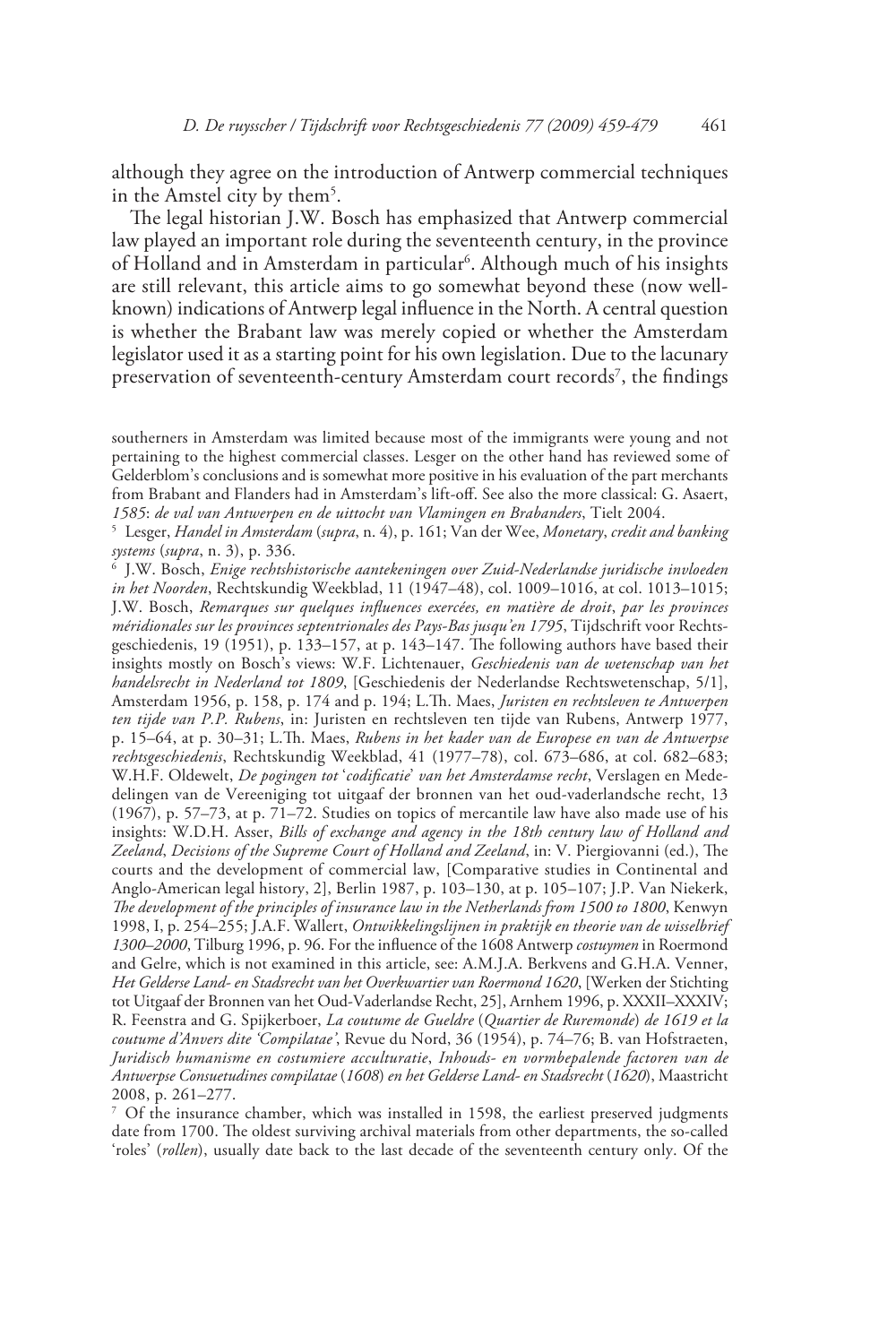here presented are based mainly on Amsterdam ordinances and on doctrinal sources, of which many were used by Bosch as well. A new interpretation of these texts is predominantly fostered by the comparison of Amsterdam legislation with Antwerp legal texts, by recent research and by data drawn from Amsterdam's cultural history. The contextual approach leads, inevitably, to a more subtle assessment of legal relations between the two commercial centres.

# **I. – Mercantile law from the south: a printed 'code' with commercial chapters**

After the promulgation of royal ordinances imposing registration of local law and its approval ('*homologatie*') by the central government, the Antwerp City Council installed commissions to draw compilations of Antwerp law<sup>8</sup>. In the course of the sixteenth century and in the early seventeenth century, four versions of the city's law, so-called *costuymen*, saw the light. Because of the evident commercial touch of Antwerp court practice, these compilations contain paragraphs on mercantile contracts such as bills of exchange and maritime insurances, and deal with legal issues with a strong commercial connotation such as bankruptcy. The version of the Antwerp *costuymen* with the most extensive mercantile paragraphs was the fourth, which was presented to the central government in 1608 at the latest<sup>9</sup>. Almost one third of this

8 On the compilation movement in the Netherlands, see: J. Gilissen, F. Gorlé and M. Magits, *Historische inleiding tot het recht*, Antwerp 1991, I, p. 50; J. Gilissen, *La rédaction des coutumes en Belgique aux XVIe et XVIIe siècles*, in: J. Gilissen (ed.), La rédaction des coutumes dans le passé et le présent, Brussels 1962, p. 87–111, at p. 98–102; J. Gilissen, *Loi et coutume*, *Esquisse de l'évolution des sources du droit en Belgique du XIIe au XXe siècle*, Revue de droit international et de droit comparé, 39 (1962), p. 1–40, at p. 20; G. Martyn, *Het Eeuwig Edict van 12 juli 1611*, *Zijn genese en zijn rol in de verschriftelijking van het privaatrecht*, [Algemeen Rijksarchief en Rijksarchief in de Provinciën, Studia, 81], Brussels 2000, p. 152–155.

9 Usually this version is dated 1608 although no document allows to determine the date of completion precisely. There are, however, important indications that this text had already been finished in 1607. An edition of the 1582 Antwerp law, which had been printed in Amsterdam in 1607, contains references to these new *costuymen*. See: *Rechten ende costumen van Antwerpen*,

small affairs chamber (*kleyne rolle*), which was installed in 1611, registers start as late as 1767 and there exist no judgments. For the department competent for seizures and arrests (*arrestrol*), there are, however, records from 1649 onwards. The commissioners in maritime affairs (*commissarissen van de zeezaken*) made notes from 1641 onwards. Samples of these departments' registers demonstrated that they contain merely law clerk notes on the procedure and very few legal arguments. See: AmCA, SS, nr. 1843 (*arrestrolle*), nr. 1867 (*ordinaris rolle*), nr. 2063 (*kleyne rolle*) and nr. 2490 (*commissarissen van de zeezaken*). No records of the chamber for outward affairs (*buytenrolle*), which judged cases on bills of exchange, could be found. Series of extended sentences, in which the arguments of the parties were usually copied, only start in 1696. See: AmCA, SS, nr. 605–630. A few bundled excerpts from now lost older volumes of extended sentences, of which some date back to 1534, have been drawn from criminal judgments only. See: AmCA, SS, nr. 630 A, nr. 630 B, nr. 630 C, nr. 630 D and nr. 630 E.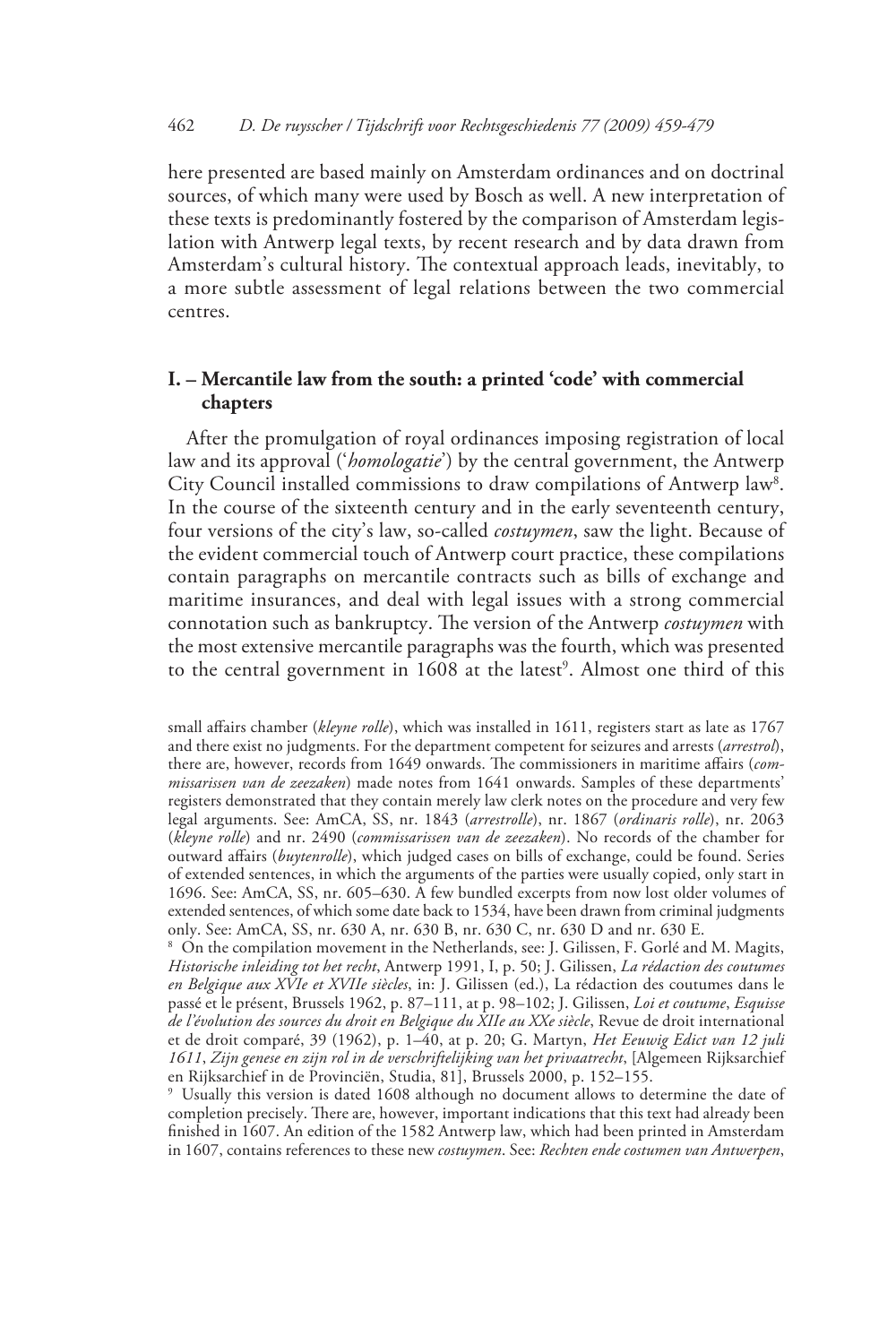text, some 1124 articles, consist of commercial and contractual rules, which are put together in a separate part on '*Contracts*, *obligations and relating matters*' 10. Shortly after their submittal, the Antwerp aldermen urged for a provisional recognition of the mentioned mercantile parts, mainly in order to support the city's merchants community, as in 1608 and 1609 economic slowdowns had resulted in floating prices and a shortage of funds $11$ . The commercial elite and the Antwerp City Council blamed the Archducal government in Brussels for its *licenten*, *i.e.* taxes on incoming and outgoing merchandises<sup>12</sup>. When in the first days of 1609 negotiations for a truce with the North were proceeding in Antwerp<sup>13</sup>, the City Council drafted a request in order to obtain provisional approval of the mercantile paragraphs of the 1608 compilation<sup>14</sup>. The answer of the Archdukes, dating from 14 February 1609, was positive and the Antwerp rulers were given authorization to publish these '*points relating to commerce*' 15. On 10 March 1609 the Antwerp City

<sup>10</sup> *Coutumes du pays et duché de Brabant*, *Quartier d'Anvers*, [Recueil des anciennes coutumes de la Belgique], IV, G. De Longé (ed.), Brussels 1874. The whole text of the 1608 Antwerp law book contains 81 paragraphs in 7 parts, numbering 3643 articles in total.

11 Stols, *De Spaanse Brabanders* (*supra*, n. 3), I, p. 26.

12 P. Voeten, *Antwerpse handel over Duinkerken tijdens het Twaalfjarig Bestand*, Bijdragen tot de geschiedenis, bijzonderlijk van het oud hertogdom Brabant, 39 (1956), p. 67–78, at p. 69–70.

13 W.J.M. van Eysinga, *De wording van het Twaalfjarig Bestand van 9 april 1609*, Amsterdam 1959, p. 130.

<sup>14</sup> ACA, V, 64 (request with decision of 14 February 1609).

Amsterdam, Hendrick Barendszoon, 1607. Compiler Hendrik Uwens received his last reward in September 1607. See ACA, PK, 567, fol. 23v (6 September 1607). He was appointed counsellor in the Great Council of Mechelen on 10 November 1607. See: Berkvens and Venner, *Het Gelderse Land- en Stadsrecht* (*supra*, n. 6), p. XXXII. See also Van Hofstraeten, *Juridisch humanisme* (*supra*, n. 6), p. 12–13.

<sup>15</sup> ACA, V, 64 (request with decision of 14 February 1609). See: J.P.A. Coopmans, *De jaarmarkten van Antwerpen en Bergen op Zoom als centra van rechtsverkeer en rechtsvorming*, in: J.G.C. Raaijmakers, *et al*. (eds.), Handelsrecht tussen 'koophandel' en Nieuw B.W., Opstellen van de Vakgroep Privaatrecht van de Katholieke Universiteit Brabant bij het 150-jarig bestaan van het WvK, Deventer 1988, p. 1–24, at p. 23; M. De Cuyper, *Rapport sur les documents coutumiers de Brabant*, *Limbourg et Malines*, Handelingen van de Koninklijke Commissie voor de Uitgave der Oude Wetten en Verordeningen van België, 4 (1862), p. 7–92, at p. 60; J. De Keyser, *De officieele redactie der Antwerpsche gewoonten*, Rechtskundig Weekblad, 7 (1937–38), col. 705– 716, at col. 713; M. Gotzen, *De costumiere bronnen voor de studie van het oud-Antwerpsch burgerlijk recht*, Rechtskundig Tijdschrift voor België, 39 (1949), p. 3–16, 105–124 and 191–208, at p. 118; C. Laenens and L. Leemans, *De geschiedenis van het Antwerps gerecht*, Antwerp 1953, p. 21; C. Laenens and L. Leemans, *Juristen en rechtsleven ten tijde van Rubens*, *Tijdsbeeld en historische herinneringen uit de periode van de oprichting van het justitiepaleis*, in: Juristen en rechtsleven ten tijde van Rubens, Tentoonstelling in het kader van het Rubensjaar, Antwerp 1977, at p. 90; F. Stevens, *Revolutie en notariaat*, *Antwerpen 1794–1814*, [Brabantse rechtshistorische reeks, 8], Assen 1994, p. 27; Van Hofstraeten, *Juridisch humanisme* (*supra*, n. 6), p. 110; C. Wauters, *Le droit commercial belge mis en rapport avec la jurisprudence ...*, Brussels 1867, I, p. 9.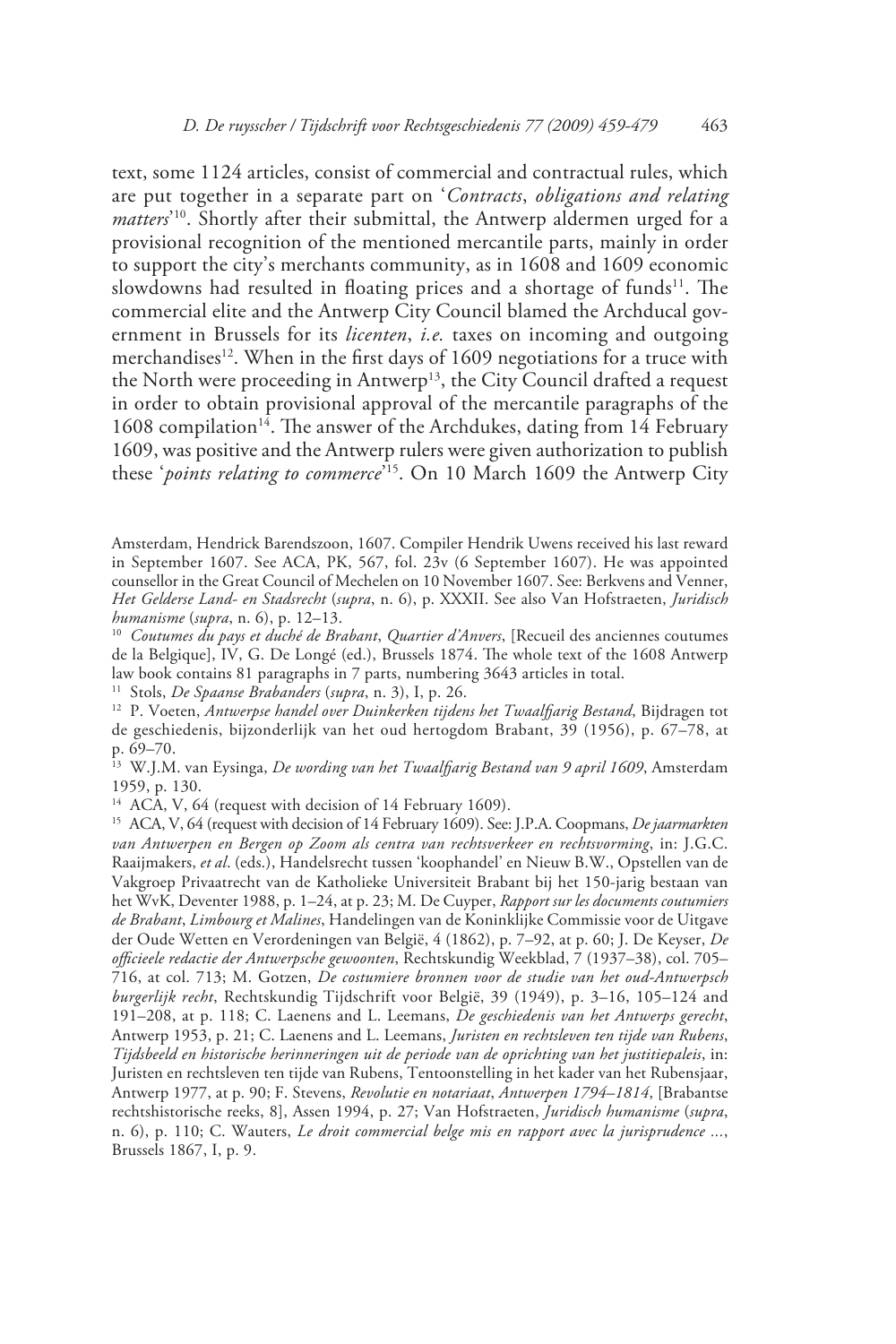Council publicly ordered the use of this Antwerp commercial legislation in its courts $^{16}$ .

The history of these commercial *costuymen*, and of the 1608 compilation in general, is puzzling. Notwithstanding the more exhaustive approach of its compilers, the 1608 text on commercial issues was not the unchallenged reference for questions on these matters. Instead, the 1582 compilation was used the most, and this until the end of the eighteenth century. Although the 1608 version was still considered important for some mercantile topics such as maritime insurance<sup>17</sup>, the 1582 version proved the most widespread and was generally considered as the Antwerp law, also for commercial rules<sup>18</sup>. The 1582 *costuymen* contained four mercantile chapters, on bills of exchange, maritime insurance and bankruptcy proceedings. Because the 1582 law had been published and the 1608 version, as well as other Antwerp *costuymen* dating from 1548 and 1570, remained in manuscript form, these latter texts were not well known to seventeenth-century Antwerp barristers and proctors, and even less to their Amsterdam counterparts<sup>19</sup>.

## **II. – Printing for the enemy: Amsterdam publications of Antwerp law**

Already in the first phase of the Revolt merchants fled to Amsterdam. In 1590, some 200 merchants from the southern provinces of Flanders and Brabant were residing in the Holland city<sup>20</sup>. When the Amsterdam economy started to boom shortly after the Twelve Years' Truce (1609), this number had already more than doubled as in 1609 no less than 450 southerners were active in Amsterdam's commercial scenes<sup>21</sup>. They had a considerable influence on the organisation of trade in the Amstel city, notwithstanding earlier advantages and strengths being present there before their arrival. The reorientation of international maritime trade on the Amsterdam port in the early seventeenth century allowed for older structural opportunities to be fully

<sup>&</sup>lt;sup>16</sup> ACA, V, nr. 55. This manuscript of the 1608 Antwerp law part on mercantile issues contains a copy of the City Council resolution of 10 March 1609. See also: Wauters, *Le droit commercial* (*supra*, n. 15), I, p. 9.

<sup>&</sup>lt;sup>17</sup> See ACA, V, nr. 70, fol. 160 (31 May 1652). This *turbe* confirms a maritime insurance custom which is formulated in the 1608 Antwerp law compilation.

<sup>18</sup> See Gotzen, *De costumiere bronnen* (*supra*, n. 15), p. 197–198; Laenens and Leemans, *Geschiedenis van het Antwerps gerecht* (*supra*, n. 15), p. 24; Stevens, *Revolutie en notariaat* (*supra*, n. 15), p. 28.

<sup>&</sup>lt;sup>19</sup> A common view is that the 1582 *costuymen* prevailed and that the 1608 version was forgotten. It has been stated that the publication of the 1582 version was responsible for this. See: Gotzen, *De costumiere bronnen* (*supra*, n. 15), p. 198. However, a considerable number of manuscript copies of the 1608 *costuymen* were made. Other evidence points in the direction of a minor but not negligible use of this text in the seventeenth century.<br><sup>20</sup> Gelderblom, *Zuid-Nederlandse kooplieden* (*supra*, n. 4), p. 89.

<sup>20</sup> Gelderblom, *Zuid-Nederlandse kooplieden* (*supra*, n. 4), p. 89. 21 Gelderblom, *Zuid-Nederlandse kooplieden* (*supra*, n. 4), p. 119.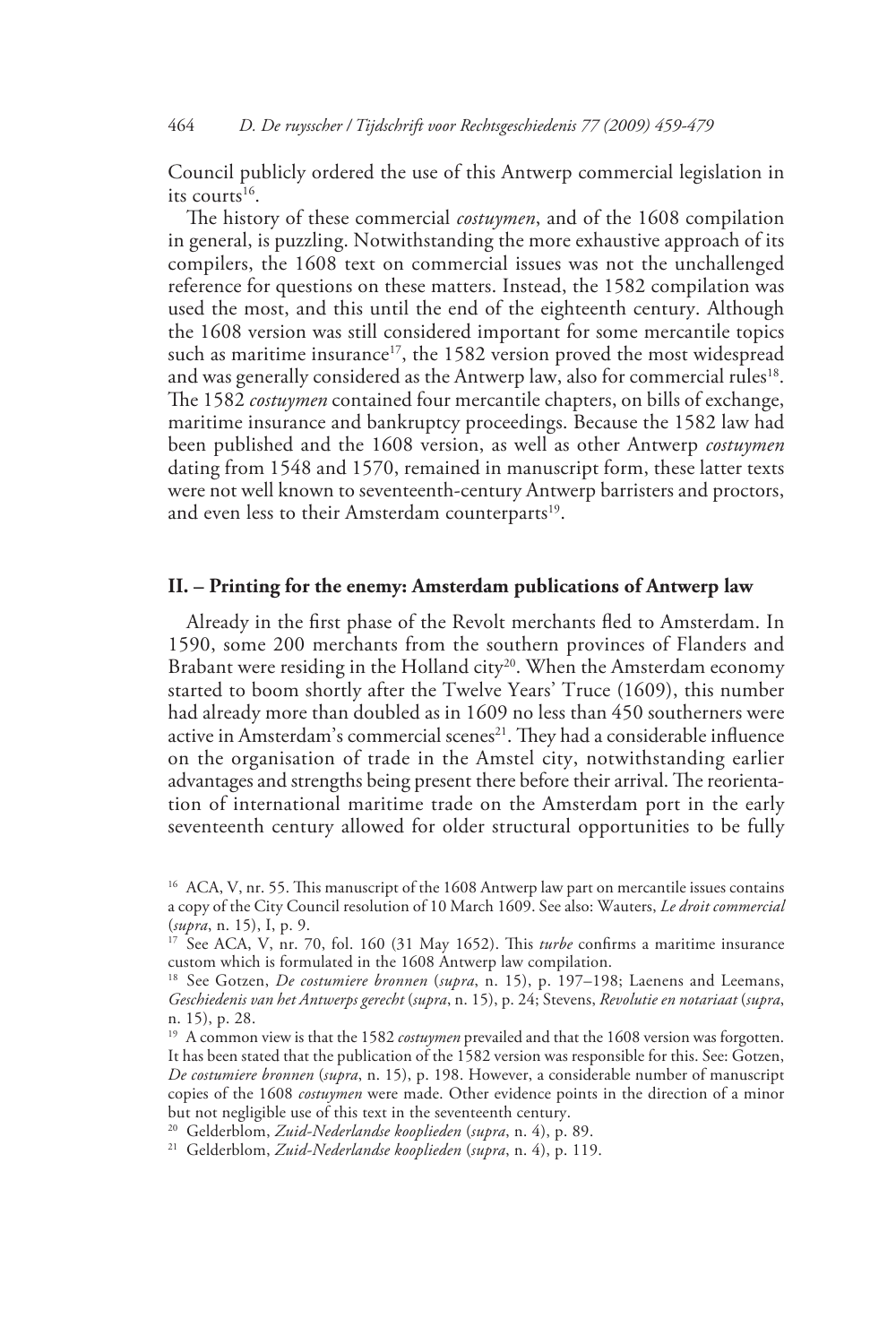$explored<sup>22</sup>$ . In those days, Amsterdam proved a leading centre in commercial networks, which were though still linked to Antwerp. Also on a cultural level the Brabant city was connected with Amsterdam. Many intellectuals, artists and booksellers found a safe haven there and Amsterdam's book production was, to a large extent, focused on export to the newly conquered provinces.

The 1582 Antwerp *costuymen* knew, initially, only one local edition. In November or December 1582, 400 copies were printed in the Plantin printing shop in Antwerp<sup>23</sup>. Christophe Plantin († 1589) nor his successors reissued the book, which was due to the attitude of the Antwerp government after 1585. The 1582 law had been published on the demand of the Antwerp aldermen by Christophe Plantin, as he was in charge of printing the City Council's ordinances at that time<sup>24</sup>. On 30 May 1586, however, the new catholic Antwerp government prohibited the use of the 1582 *costuymen* because they had been written under a Calvinistic rule (1578–1585), which is why they were considered unsuitable<sup>25</sup>. The close relations between the City Council and the firm of Plantin were maintained by the latter's successors Jan I Moretus († 1610), Balthasar I Moretus († 1641), Balthasar II Moretus († 1674) and Balthasar III Moretus († 1696), who remained the city's printers<sup>26</sup>. Although the Antwerp aldermen of the second half of the seventeenth century were not as reluctant to use the 1582 *costuymen* as their predecessors had been<sup>27</sup>, ordering the reprinting of the old text was probably too far a step for them, also because of its complex legal status and because of the still partial application of the 1608 compilation. Private initiatives by Antwerp printers were equally discouraged. In 1674, for example, the Antwerp printer Michael Knobbaert tried to obtain authorization from the Council of Brabant for a new publication of the 1582 *costuymen* in a planned compilation of Brabant law. After this institution had informed the Antwerp aldermen on the request,

<sup>22</sup> Lesger, *Handel in Amsterdam* (*supra*, n. 4), p. 103–137.

<sup>23</sup> L. Voet, *The Plantin Press* (*1555–1589*), *A bibliography of works printed and published by Christopher Plantin at Antwerp and Leiden*, Amsterdam 1980, I, p. 156. Another Antwerp edition was published by J.B. Carstiaenssens in 1793.

<sup>24</sup> L. Voet, *The golden compasses*, *A history and evaluation of the printing and publishing activities of the Officina Plantiniana of Antwerp*, Amsterdam 1969, I, p. 96.

<sup>25</sup> ACA, PK, nr. 558, fol. 112v (30 May 1586). See: Gotzen, *De costumiere bronnen* (*supra*, n. 15), p. 114; Laenens and Leemans, *Geschiedenis van het Antwerps gerecht* (*supra*, n. 15), p. 21; Laenens and Leemans, *Juristen* (*supra*, n. 15), p. 89; Stevens, *Revolutie en notariaat* (*supra*, n. 15), p. 24; Wauters, *Le droit commercial* (*supra*, n. 15), I, p. 8–9.

<sup>26</sup> De Nave, *Een typografische hoofdstad in opkomst*, *bloei en verval*, in: J. Van der Stock (ed.), Antwerpen, verhaal van een metropool, 16de–17de eeuw, Antwerp 1993, p. 87–95, at p. 93. 27 In 1694, the Antwerp aldermen asked the Council of Brabant to confirm a rule of the 1582 *costuymen*. See: ACA, PK, nr. 2819, ad annum. See also: De Cuyper, *Rapport* (*supra*, n. 15), p. 61; Laenens and Leemans, *Geschiedenis van het Antwerps gerecht* (*supra*, n. 15), p. 25; Stevens, *Revolutie en notariaat* (*supra*, n. 15), p. 25; Van Hofstraeten, *Juridisch Humanisme* (*supra*, n. 6), p. 203–204.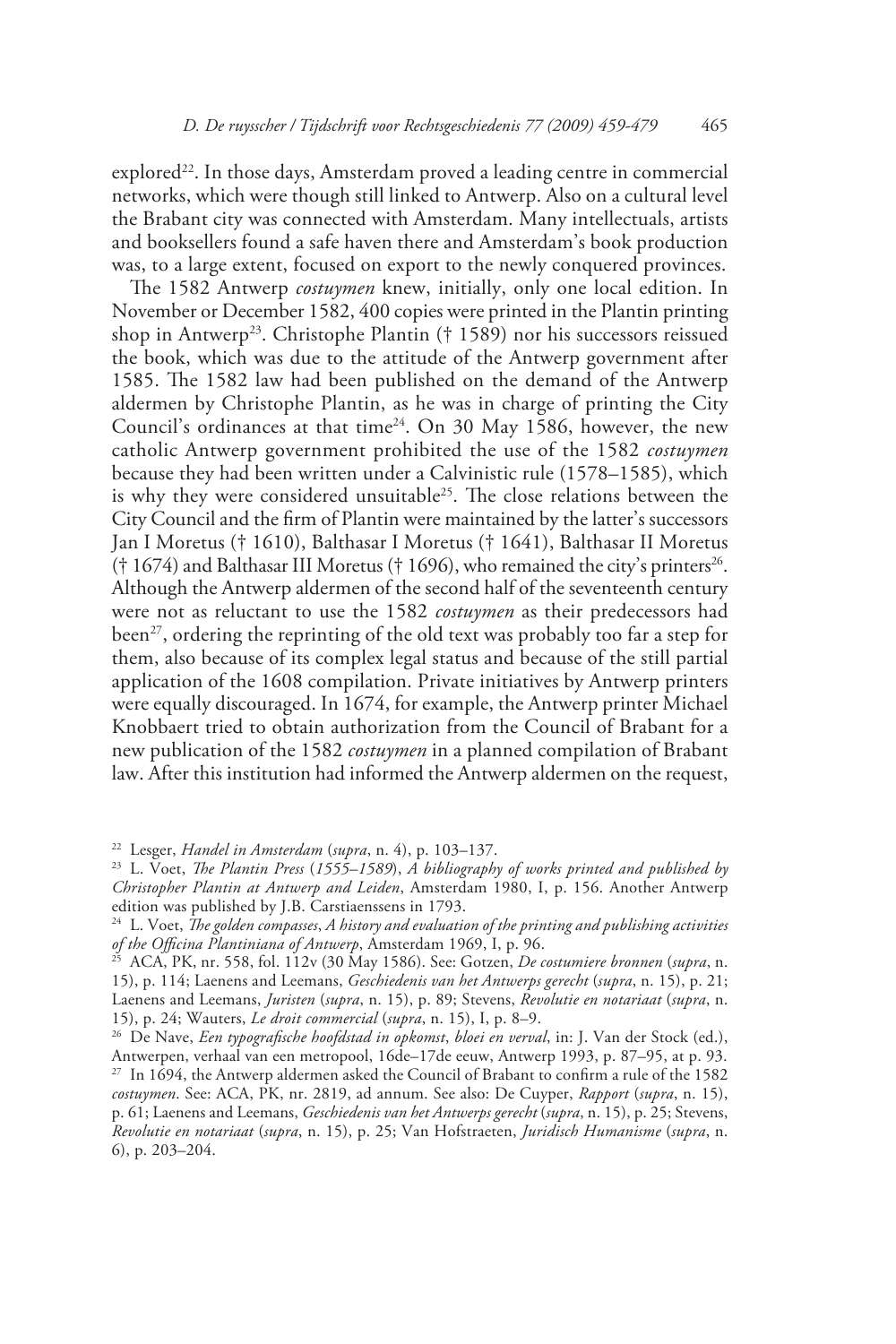Knobbaert faced fierce opposition from them<sup>28</sup>. Although Knobbaert finally ignored the refusal and included the *costuymen* in Jan-Baptist Christyn's *Brabandts recht* (1682) anyway<sup>29</sup>, these reactions show that publication of the law book was far from evident in the Brabant city, and still in the late seventeenth century.

Printers in Amsterdam took an early interest in the Antwerp *costuymen*, as already in 1584 a pirate edition was printed there which was given the false *locus* of Cologne30. In 1597, another Amsterdam edition was printed and it was also adorned with the Cologne-stamp. Most of the latter version was printed by Nicolas Biestkens, except for the frontispiece which was delivered by the Amsterdam printer Cornelis Claeszoon<sup>31</sup>. Somewhat later, a new edition was presented as the Cologne-edition of 1597, supplemented by Cornelis Claeszoon. This book seems, however, to have been printed either by Herman de Buck or by Nicolas Biestkens, who were also residents of the Holland city<sup>32</sup>. The three mentioned editions were intended for practical use, as they had the manageable octavo-format instead of the 1582 Plantin folio size. Claeszoon, who sold the two latter editions<sup>33</sup>, was originally from Brabant<sup>34</sup> and had possibly acted on the instruction of Christophe Plantin, with whom he got along during the latter's Leiden stay between 1581 and 1583<sup>35</sup> and with whose firm he had contracts until his death in 1609<sup>36</sup>. Claeszoon specialized in manuals on subjects such as geography, seafaring and accounting<sup>37</sup>, but his stock equally consisted of practice-orientated legal treatises by authors such as Philip Wielant and Joost De Damhouder<sup>38</sup>.

35 Briels, *Zuidnederlandse boekdrukkers* (*supra*, n. 34), p. 238.

36 Voet, *The golden compasses* (*supra*, n. 24), II, p. 515.

<sup>28</sup> ACA, V, nr. 66bis, request with decision of 1 October 1674. See also: Gotzen, *De costumiere bronnen* (*supra*, n. 15), p. 193; Laenens and Leemans, *Geschiedenis van het Antwerps gerecht*  (*supra*, n. 15), p. 25; Stevens, *Revolutie en notariaat* (*supra*, n. 15), p. 27.

<sup>29</sup> J.B. Christyn, *Brabandts recht dat is generale costumen van den lande ende hertoghdomme van Brabandt* …, Brussels 1682, I, p. 375–497.

<sup>30</sup> J.W. Bosch and R. Feenstra, *Livres anciens de droit d'origine étrangère imprimés aux Pays-Bas*, *Essai de bibliographie et catalogue ...*, Amsterdam 1953, p. VI and p. 40 (295); Voet, *The Plantin Press* (*supra*, n. 23), I, p. 156.

<sup>31</sup> P. Valkema Blouw, *Typographia Batava 1541–1600*, Nieuwkoop 1998, I, p. 485 (4274). See also: Bosch and Feenstra, *Livres anciens* (*supra*, n. 30), p. 40 (296).

<sup>32</sup> Valkema Blouw, *Typographia Batava 1541–1600* (*supra*, n. 31), I, p. 485 (4275); Bosch and Feenstra, p. 41 (297).

<sup>33</sup> Valkema Blouw, *Typographia Batava 1541–1600* (*supra*, n. 31), I, p. 485 (4274 and 4275). 34 J.G.C.A. Briels, *Zuidnederlandse boekdrukkers en boekverkopers in de Republiek der Verenigde Nederlanden omstreeks 1570–1630*, *Een bijdrage tot de kennis van de geschiedenis van het boek*, Nieuwkoop 1974, p. 238; E.W. Moes and P.C. Burger, *De Amsterdamsche boekdrukkers en uitgevers in de zestiende eeuw*, Amsterdam 1907, II, p. 27.

<sup>37</sup> B. van Selm, *Een menighte treffelijcke Boecken*, *Nederlandse boekhandelcatalogi in het begin van de zeventiende eeuw*, Utrecht 1987, p. 181.

<sup>38</sup> He printed De Damhouder's *Practijcke ende handtboec in criminele saecken* (1598), of Wielant's *Practijcke civile* (1598 and 1606) and *Dat nieuwe landtrecht van de Ommelanden*,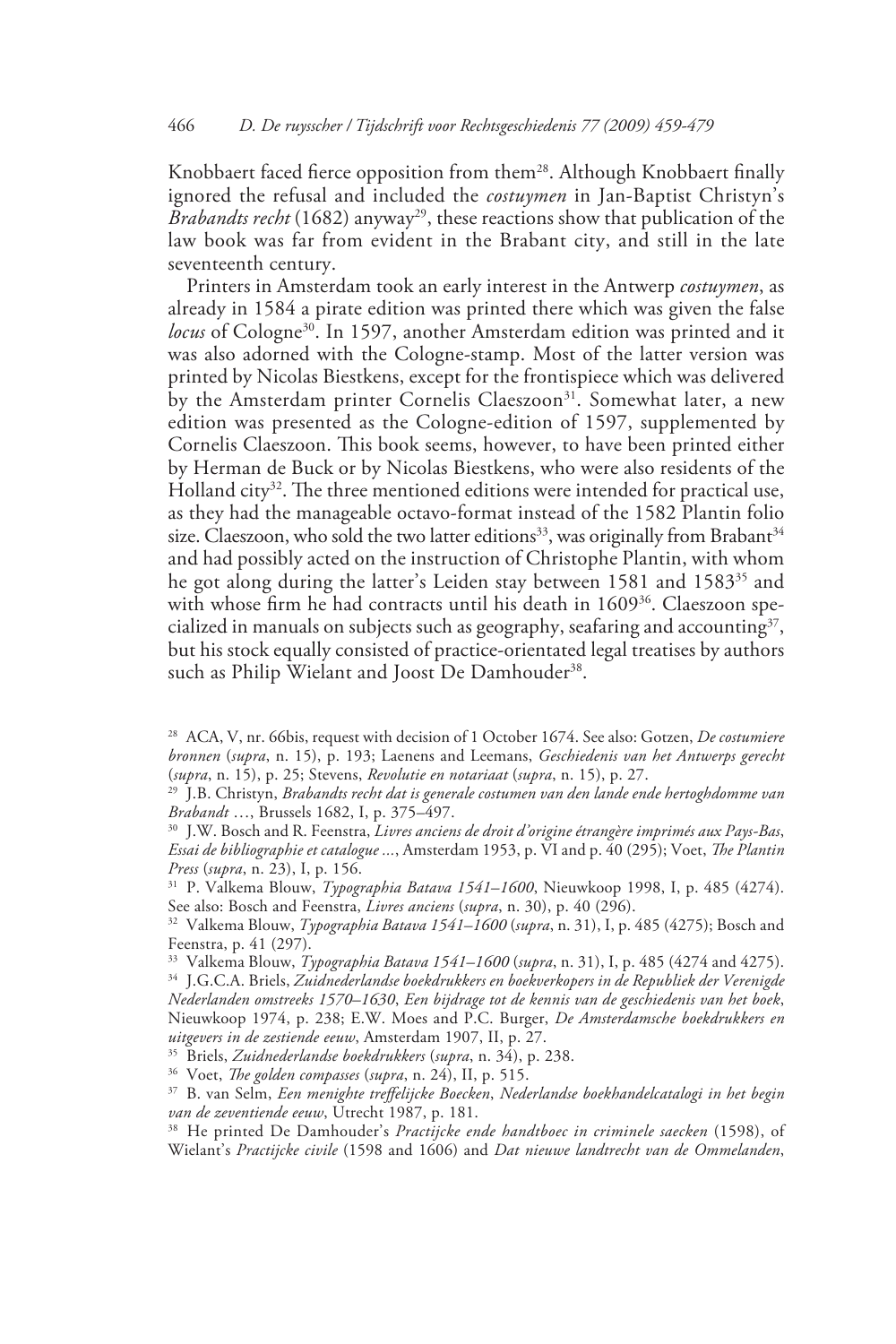Cornelis Claeszoon's publications seem not to have been linked to the Amsterdam government and there is no indication that the issuing of the 1597 and later edition was more than a private initiative. The same can be said of the 1584 version. If the Amsterdam legislator had approved these collections, the publishers would most certainly have mentioned this. In the meantime, a first edition of collected Amsterdam ordinances, privileges and *turben* (*i.e.* testimonies on law), which is generally referred to as *Handvesten* or *Willekeuren*, contained the chapters of the 1582 Antwerp compilation on bills of exchange and maritime insurance in annexe, together with some older royal ordinances on insurance matters<sup>39</sup>. The book was printed in 1597 for the most part, some pages being added afterwards in  $1599^{40}$ .

In 1607 and 1613, another Amsterdam printer, Hendrik Barendszoon, made two new editions of the Antwerp *costuymen*<sup>41</sup>; the 1617 edition was also issued with a Cologne-address<sup>42</sup>. These editions were of the quarto-format and belonged to the few books which he printed. Barendszoon was mainly interested in practice-orientated legal literature on commercial topics $43$ . He clearly intended to sell his copies in Antwerp. This is evident from the fact that he printed separate booklets of the *By-voechsel*, a pre-constitutional text on the composition and functioning of Antwerp institutions. The Antwerp City Council had ordered the compilation of this text in November 1581<sup>44</sup>, but it had been the subject of controversy until December 1583<sup>45</sup>. As a result, it had not been a part of the 1582 Plantin edition and it had not yet been integrated in the 1584 and 1597 editions either. Barendszoon later printed the 1618 so-called *Albertine* royal ordinance, which had altered some of

*tusschen die Eems ende Lauwers* (1602). The titles were found in the *Short-Title Catalogue Netherlands* (*STCN*): http://picarta.pica.nl/xslt/DB=3.11/LNG=NE/.

<sup>39</sup> *Handt-vesten ende Privilegie van Amstelredam*, *Mitsgaders sekere Costuymen*, *Oude-ghebruycken ende Willekeuren der zelver Stede ...*, *s.l.* 1597 (AmCA, Library, nr. 474) (hereafter *Handvesten 1597*), p. 165–169. See: Oldewelt, *De pogingen* (*supra*, n. 6), p. 71; Stevens, *Revolutie en notariaat* (*supra*, n. 15), p. 28 n. 168.

40 The printer of these *Handvesten* is unknown, but evidence points in the direction of Herman van Borculo of Utrecht. The last parts of the book, containing some royal legislation, were presumably printed by the Amsterdam printer Barent Adriaenszoon in 1599. See: Moes and Burger, *De Amsterdamsche boekdrukkers* (*supra*, n. 34), III, p. 305; Valkema Blouw, *Typographia Batavia 1541–1600* (*supra*, n. 31), II, p. 170 (7083).

<sup>41</sup> *Rechten ende costumen van Antwerpen*, Amsterdam, Hendrik Barendszoon, 1607 and 1613. See also: Bosch and Feenstra, *Livres anciens* (*supra*, n. 30), p. 41 (298 and 299).

42 Bosch and Feenstra, *Livres anciens* (*supra*, n. 30), p. 41 (298); J.W. Bosch and R. Feenstra, *Livres anciens de droit d'origine étrangère imprimés aux Pays-Bas*, *Supplément à l'essai de bibliographie de 1953 ...*, Amsterdam 1962, p. 20 (594).

43 He published *'t Boeck der Zee-rechten* (1626 and 1637). See: *Short-Title Catalogue Netherlands* (*STCN*), http://picarta.pica.nl/xslt/DB=3.11/LNG=NE/.

44 Laenens and Leemans, *Geschiedenis van het Antwerps gerecht* (*supra*, n. 15), p. 19–20.

<sup>45</sup> A draft of the text was finalized in June 1582 and on 7 August 1582 four copies were given to the city's four most important corporations. Following opposition by these groups, Philip van Mallery was appointed to draw a compromise. He obtained its formal approval in December 1583. See: Laenens and Leemans, *Geschiedenis van het Antwerps gerecht* (*supra*, n. 15), p. 19–20.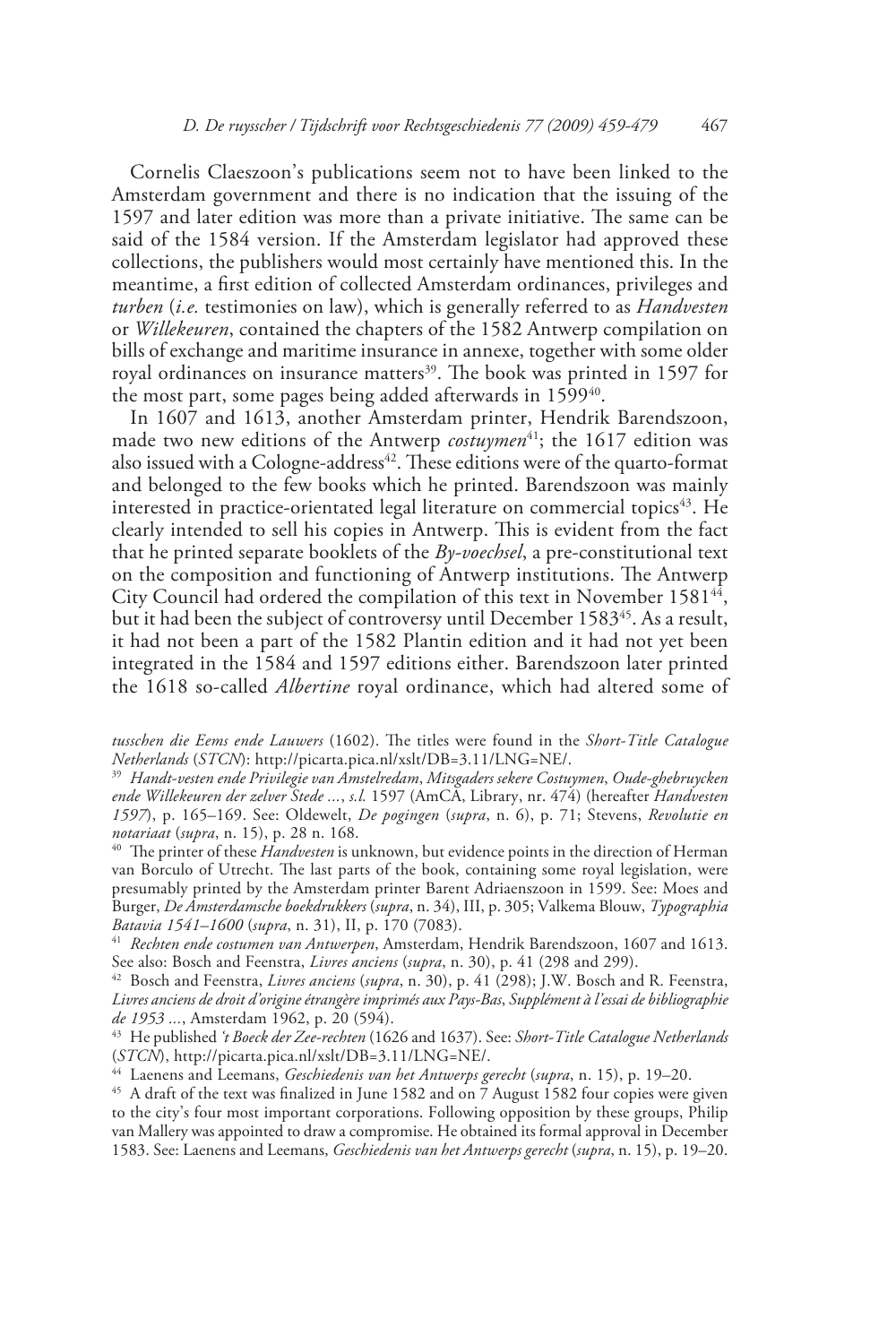Antwerp's institutions, as a supplement to the *costuymen*. The mentioned annexes clearly show that the Amsterdam editions were exported to Antwerp, because the former were useful only in the Brabant city itself. Barendszoon's 1607 edition moreover contains marginal notes made by Karel Gabri, an Antwerp barrister and one of the leading members of the 1582 *costuymen*  compilation committee<sup>46</sup>. His remarks were clearly written for Antwerp readers, as they also referred to the 1548 and 1570 Antwerp *costuymen*, of which were, as already mentioned, only a few manuscripts available and predominantly in Antwerp<sup>47</sup>.

It is very likely that also the earlier Amsterdam prints of the Antwerp *costuymen* were delivered on the boards of the river Scheldt. Not a lot is known about bookselling in Antwerp in those days<sup>48</sup>. Some of the preserved catalogues of the *Officina Plantiniana*, Plantin's printing firm, which also mentioned books from other printers, do not list the *costuymen*<sup>49</sup>. Even if more catalogues would be available, it would be surprising to find a reference to the controversial law book in them. Probably copies of the *costuymen* were sold via informal and discrete contacts. This was due to the mentioned views of the Antwerp aldermen, but also to the commercial policy of the Spanish government. Naval commerce with the North was officially prohibited between 1598 and 1603, and again between 1625 and 1629, and commerce over land was only allowed between 1610 and 1622, and after 163250. Relaxations of these

<sup>49</sup> *Index librorum qui in typographia Plantiniana prodierunt*, Antwerp 1615, p. 28–29; *Index librorum qui in typographia Plantiniana excusi venales nunc exstant*, Antwerp 1642, p. 32.

50 A *plakkaat* of November 1598 by Philip III and a royal ordinance by the Archdukes Albrecht and Isabella of 9 February 1599 prohibited commerce with the rebel provinces. These measures were suspended by a decree of 5 April 1603, which introduced new taxes for commerce coming from the North. On 12 March 1605 this system was changed for the older *licenten*, which were, in the light of negotiations on a truce, abolished in May 1607. See: J.H. Kernkamp, *De handel op den vijand 1572–1609*, [thesis University of Utrecht], Utrecht 1931, II, p. 228, p. 284 and p. 331. In all these years, between 1598 and 1610, the commerce over land with the rebellious provinces had been prohibited and the relaxations had only concerned naval transports. An Archducal ordinance of 19 February 1610 allowed this land traffic, against payment of *licenten*. A new ordinance of 30 March 1622 again excluded commercial traffic with the seven provinces over land. On 29 July 1625, a complete prohibition of commercial contacts over water was reiterated. The financial problems which resulted from this act, finally led to a reintroduction of the *licenten*-system on 10 January 1629 (but only for shipping activities). For transports over land, the prohibition was left for *licenten* on 24 December 1632. See: G. Kindt, *De Antwerpse licenthandel met het Noorden van 1615 tot 1630*, *in het licht van de Spaans-Nederlandse handelspolitiek gedurende de Tachtigjarige Oorlog*, unpublished Master thesis Katholieke Universiteit Leuven, 1963, p. 30–50.

<sup>46</sup> These notes were also added to later Amsterdam editions of the *costuymen* of 1613, 1639, 1644 and 1660. On Gabri's membership of the 1582 compilation committee, see: Gotzen, *De costumiere bronnen* (*supra*, n. 15), p. 14–15 and p. 108.

<sup>47</sup> *E.g.* at art. 38, tit. 60, at art. 28, tit. 27: 'desunt in M.S.', and at art. 6, tit. 41: 'In Antiquis M.S. anno 1545 habes …'.

<sup>&</sup>lt;sup>48</sup> An overview of Antwerp booksellers and of the research on their activities can be found in: K. De Vlieger - De Wilde, *Directory of seventeenth-century printers*, *publishers and booksellers in Flanders*, Antwerp 2004, p. 1–163.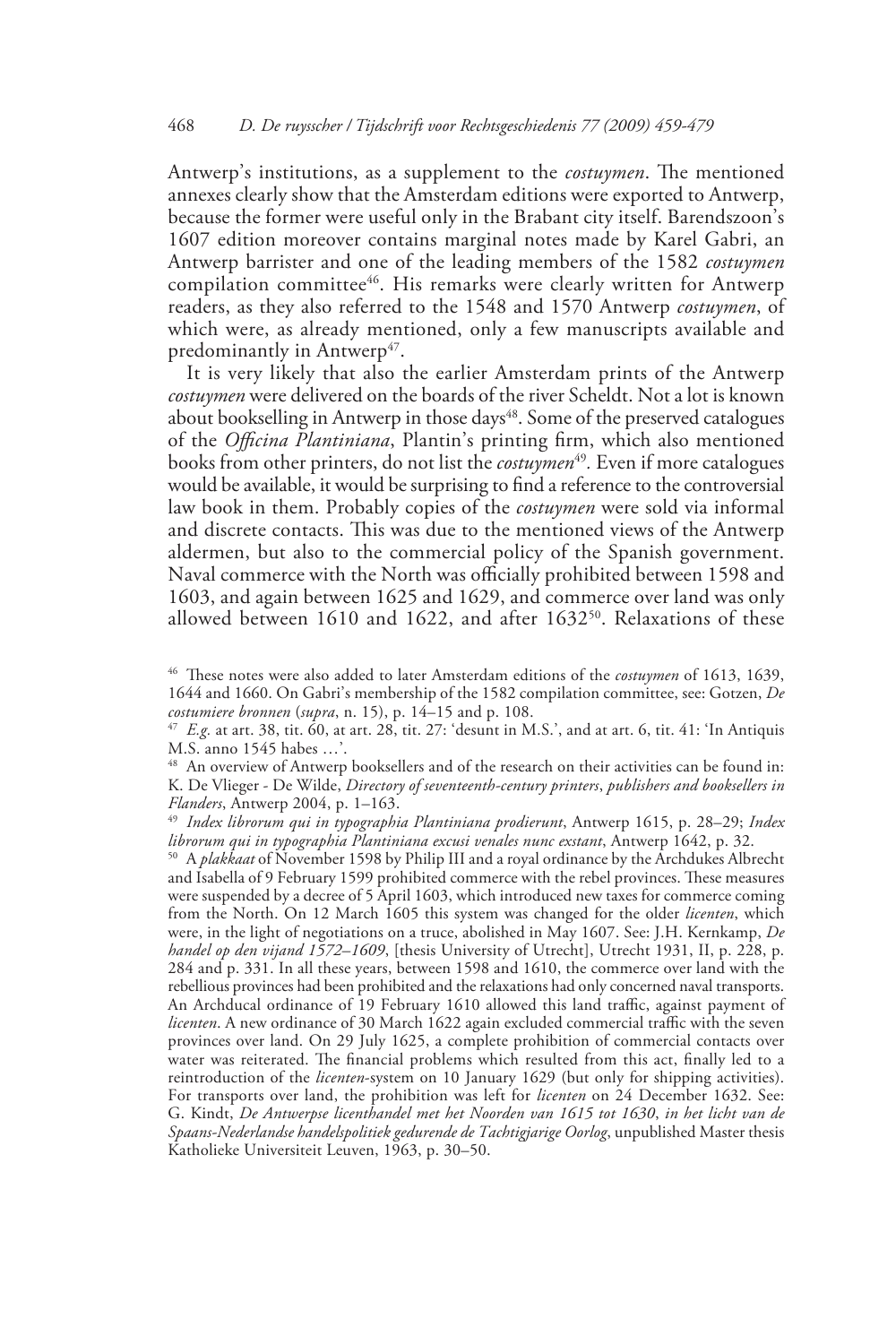measures did not, until the end of the eighteenth century, lead to the abolition of the *licenten*. The fiscal regime was therefore the main cause for the mentioned type of smuggling, as import taxation could be avoided if production in the Republic was covered up. The choice for Cologne was evident, as the Electorate of Cologne was a catholic stronghold and an ally of the Spanish monarchs at that time<sup>51</sup>. Another strategy for the mentioned purpose was the use of false printing addresses by Holland printers, mostly of houses in Antwerp<sup>52</sup>.

New Amsterdam editions of the Antwerp law followed in the 1630s and 1640s. In his 1639 edition of Amsterdam *Willekeuren*, printer Jacob Pieterszoon Wachter († 1649) added the complete text of the 1582 Antwerp *costuymen*<sup>53</sup>, which he also released as a separate book in that same year<sup>54</sup>. The joint publication was probably Wachter's initiative and he was not commissioned for it by the Amsterdam City Council, as this is not mentioned in his introductory remarks. The edition of Wachter contained the *By-voechsel* and the *Albertine* ordinance, which made it as useful for Antwerp practice as Hendrik Barendszoon's editions. Also in the late seventeenth century, the Amsterdam copies of the 1582 *costuymen* were sold in the Southern Netherlands, as the 'Cologne'-stamp was given to two new editions dating from 1644 and 166055. This demonstrates that the tax regime of *licenten* remained a major impetus to present Amsterdam prints as editions from other regions<sup>56</sup>.

Despite the mentioned Amsterdam publications of Antwerp *costuymen* and references to it in editions of Amsterdam *Willekeuren*, there is not much evidence of a considerable influence of this law book. Admittedly, Johannes Phoonsen's († 1702) *Wissel-styl tot Amsterdam* (1676) has the Antwerp chapter on bills of exchange as annexe, which is the only foreign legislation included in the book<sup>57</sup>. Widespread seventeenth-century Amsterdam books on mercantile techniques and practices do not mention the Antwerp *costuymen*<sup>58</sup>*.* The Antwerp sea law is referred to in the title of the 1626 and 1635 editions of the

<sup>51</sup> On the Electorate of Cologne during the Eighty Years War, see: J.I. Israel, *Conflicts of empires*, *Spain*, *the Low Countries and the struggle for world supremacy*, *1585–1713*, London 1997, p. 23–44.

<sup>52</sup> *E.g.* A. Rouzet, *Dictionnaire des imprimeurs*, *libraires et éditeurs des XVe et XVIe siècles dans les limites géographiques de la Belgique actuelle*, Nieuwkoop 1975, p. 72.

<sup>53</sup> *Handtvesten*, *ofte privilegien*, *handelingen*, *costumen ende willekeuren der Stadt Aemstelredam* ..., Amsterdam 1639 (hereafter *Handvesten 1639*).

<sup>54</sup> *Rechten ende costumen van Antwerpen*, Amsterdam, Jacob Pieterszoon Wachter, 1639. Not mentioned in Bosch and Feenstra, *Livres anciens* (*supra*, n. 30).

<sup>55</sup> *Rechten ende costumen van Antwerpen*, Cologne [= Amsterdam] 1644 and 1660. See also: Bosch and Feenstra, *Livres anciens* (*supra*, n. 30), p. 41 (300 and 301).

<sup>56</sup> Many Dutch bookprinters still had false addresses in the south after 1648. See: De Vlieger - De Wilde, *Directory* (*supra*, n. 48), p. 26 (12), p. 32–33 (31), p. 48 (77), p. 55 (102) and p. 61 (121).

<sup>57</sup> J. Phoonsen, *Wissel-styl tot Amsterdam*, Amsterdam 1711, II, p. 25–28.

<sup>58</sup> References to Antwerp law are lacking in the famous *Le négoce d'Amsterdam* (1723) by Jean Pierre Ricard, and in subsequent editions. See: J. Le Moine De L'Espine, *De coophandel van Amsterdam* ..., Rotterdam 1753, II vol.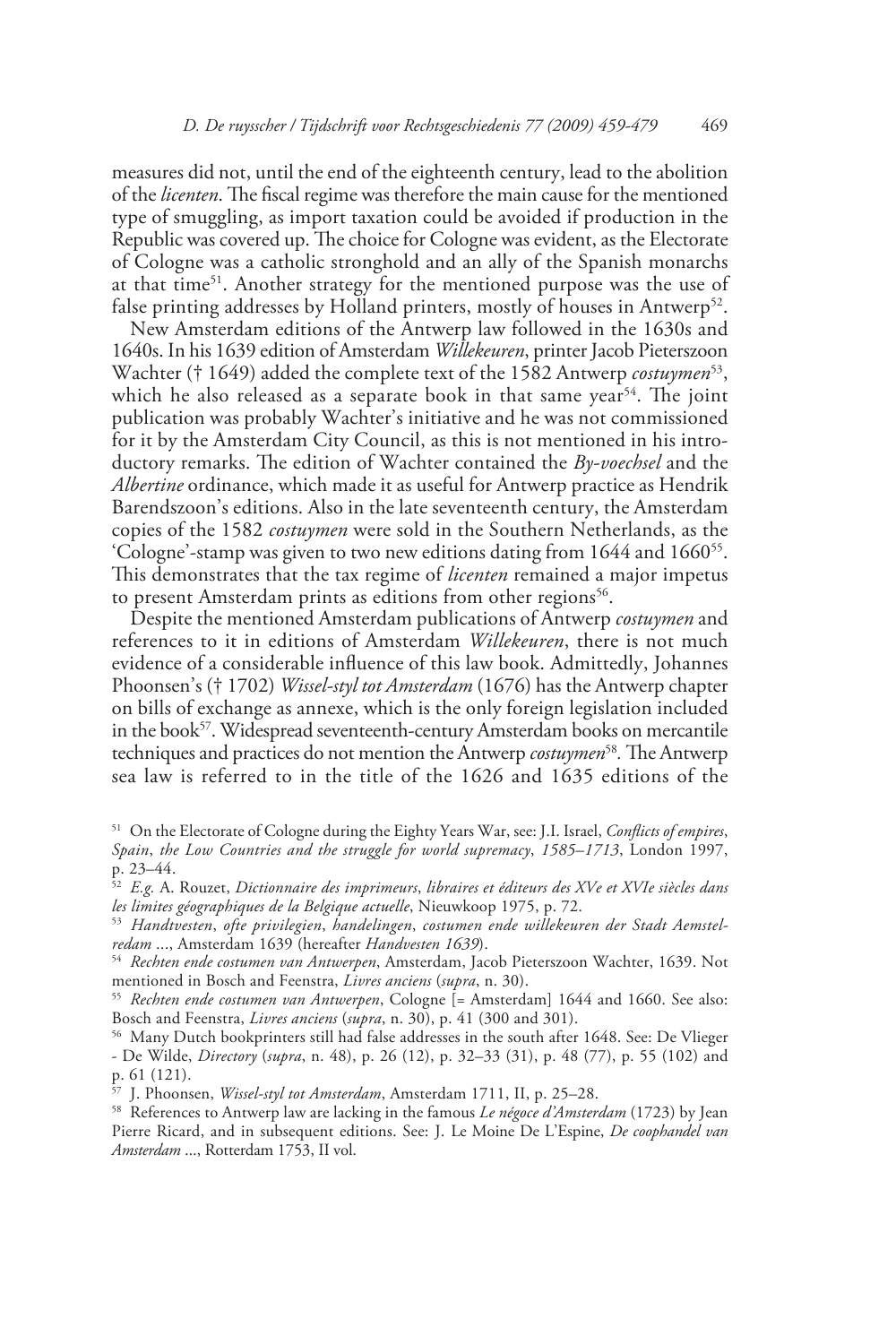*Zee-Rechten*, a practical guidebook published by the already mentioned Hendrik Barendszoon, but these volumes do not contain the chapter on maritime insurance of the 1582 Antwerp *costuymen* or any other Antwerp legislation<sup>59</sup>. Amsterdam histories dating from the seventeenth century, containing – sometimes elaborate – descriptions of the city's law, do not cite the Brabant compilation either<sup>60</sup>. A further analysis of the actual role the Antwerp law book played in the Amstel city will allow to properly evaluate these findings.

# **III. – Legal hegemony across the frontline? Antwerp commercial legislation as a common commercial law for Amsterdam**

Particularly revealing for an assessment of what Antwerp law meant for seventeenth-century Amsterdam are some notes made by Jacob Pieterszoon Wachter and by Nicolaes Duysentdaelders. In the introduction of his joint 1639 edition of both the Antwerp *costuymen* and Amsterdam *Willekeuren*, Wachter stated that in Amsterdam the Antwerp law enjoyed almost the same authority as the 'law of the land' and as Amsterdam legislation itself. Both published texts together formed, in his opinion, a *corpus iuris* of the Amsterdam laws<sup>61</sup>. In the first pages of his 1662 comment on the Amsterdam law, Amsterdam barrister Nicolas Duysentdaelders declared that he would indicate which commented Amsterdam rules differed from the Roman and from the Antwerp law, and which were conformable with them<sup>62</sup>. In the main

<sup>59</sup> *'t Boeck der Zee-Rechten*, *Inhoudende*: *Dat hoochste ende oudste Gotlandtsche Water-recht dat de ghemeene Cooplieden ende Schippers geordineert ende gemaeckt hebben tot Wisbuy* ... *Noch sijn hier by gevoecht de Willekeuren en(de) Costuymen van de Binnen-lants-vaerders van Amsterdam Antwerpen Middelburch Rotterdam Dordrecht Haerlem Utrecht ende Leyden* ..*.*, Amsterdam 1626 and 1635. See: J. Hoock and P. Jeannin (eds.), *Ars Mercatoria*, *Handbücher und Traktate für den Gebrauch des Kaufmans*, *Eine analytische bibliographie*, Paderborn 1991, I, p. 343.

<sup>&</sup>lt;sup>60</sup> See for sections on Amsterdam commercial legislation, without references to Antwerp law: J.I. Pontanus, *Historische Beschrijvinghe der seer wijt beroemde Coopstadt Amsterdam*, Amsterdam 1614, p. 299–300; O. Dapper, *Historische Beschryving der Stadt Amsterdam* …, Amsterdam 1663, p. 486–508.

<sup>61</sup> *Handvesten 1639* (*supra*, n. 53), introduction: 'Hier komen oock by de Costuymen van Antwerpen, hier by ghedaen om der selver ghebruyck in saken van Coopmanschap, als hebbende, vermits haer billickheyt en wel gefondeertheyt, geen oft seer weynigh minder authoriteyt by ons, als ons eyghen Landt-recht ende deser Stede Costumen. Sulcx dat ghy dit Boeck koopende, ende daer in vindende neffens uw recht, des selfs rechtmatigh gebruyck, reeckenen mooght u te versien van een geheel Corpus Iuris van deser Stede Wetten, ende door dat middel in kortertijdt, vermits die kennisse ende wetenschap, verhopen mooght, of van veel moeyelickheden van processen te sullen ontslaghen wesen, ofte in velen u selfs te konnen redden, ende voor voor-spraeck dienen …'. See: Oldewelt, *De pogingen* (*supra*, n. 6), p. 72; Stevens, *Revolutie en notariaat* (*supra*, n. 15), p. 28 n. 168.

<sup>62</sup> N. Duysentdaelders, *Liber primus ad Leges Statuta Consuetudinesque Amstelaedamenses*, Amsterdam 1662, p. 4–5 : '… In dese onse beschrijvinghe dan, hebben wy voorghenomen te houden de ordre Institution. Justiniani, ende oversulks ons werk in drie deelen verdeelt: het eerste sprekende de iure personarum, tweede, de rerum divisione, et quomodo rerum dominia acquirantur, en 't derde de contractibus et obligationibus, en alles soo te voegen, dat in yder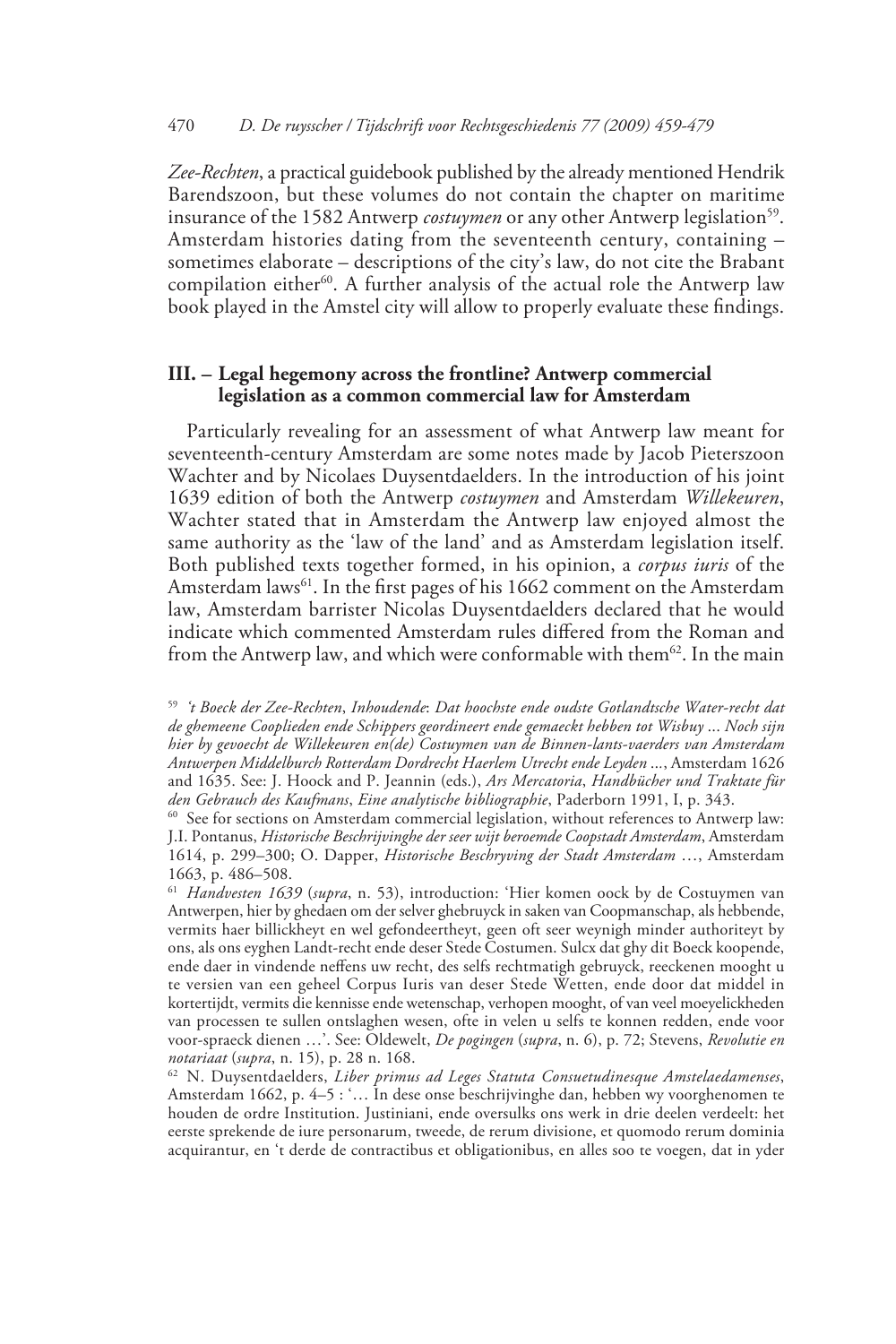part of his comment Duysentdaelders merely referred to comparable articles of the 1582 Antwerp *costuymen*<sup>63</sup>. The remarks of Wachter and Duysentdaelders were both an exaggeration, but they provide a clue for the understanding of the role which the Antwerp *costuymen*, and the Antwerp law in general, had in Amsterdam at that time. It was considered, to some extent, as a subsidiary applicable law for matters that were not dealt with in Amsterdam sources.

When examined more closely, the mentioned opinions are clearly no sign of an application of Antwerp law in Amsterdam's legal practice. Duysentdaelders referred to the Brabant *costuymen* because they were 'very laudable' ('*seer loffelijck*') in his opinion. Wachter underlined the Antwerp *costuymen*'s 'authority', which he said was based on their equity and quality. These texts do not speak of the implementation of the Antwerp law, but merely of its attractiveness because of its contents. Other evidence suggests that it is unlikely that the Antwerp *costuymen* formed a secundary source of law for all civil law issues, because nearly all references to the Antwerp *costuymen* deal with commercial questions (albeit in a broad sense). The Antwerp *costuymen* were, to some extent, a common law in mercantile matters which were relatively new and for which no equivalent could be found in the Amsterdam legal texts. Nevertheless, this role changed according to the state of Amsterdam legislation and gradually diminished in the course of the seventeenth century.

An Amsterdam *turbe* of 11 July 1601 dealt with the acceptance of bills of exchange for the account of a third party. This technique had no basis in the 1582 Antwerp *costuymen* and therefore the issue had to be solved with reference to mercantile custom. Of the ten merchants who were asked their views, each one had come from the South and no less than nine of them were former Antwerp residents<sup>64</sup>. The same affinity of southerners with bills of exchange can be found in a 1608 petition at the Amsterdam government, in which merchants asked to suspend legislation that had abolished the *kassiers*, *i.e.* agent brokers, who dealt mostly in financial effects such as bills obligatory and bills of exchange. Of the demanding merchants, almost two thirds had been citizens in the southern provinces<sup>65</sup>. For the period of 1609 to 1615,

65 J.G. van Dillen, *Het oudste aandeelhoudersregister van de Kamer Amsterdam der Oost-Indische* 

deel mochte blijken, waer in wy met'et Roomsche Recht en de Coustumen van Antwerpen, die seer loffelijck sijn, overeenkomen, ende waer in wy met de selve verscheelen …'.

<sup>63</sup> Duysentdaelders, *Liber primus* (*supra*, n. 62), p. 98, p. 283 and p. 324.

<sup>64</sup> *Hand-vesten*, *Privilegien*, *Handelingen*, *Costuymen ende Willekeuren der Stadt Aemstelre dam ...*, s.l. 1624 (AmCA, Library, nr. 1732), p. 195–196 [= p. 95–96**]**; *Ordonnantien ende willekeuren van Wissel en Wissel-Banck*, Amsterdam 1775, p. 3–7. According to a marginal note in the latter edition, this *turbe* was written in the *Compostboecken*, collections of *turben*, which have not been preserved. The Antwerp merchants were Pieter Van de Moere, Isaak Le Maire, Hans Honger, Casper Copmans, Gillis Santijn, Jan van Baerle, Abraham van Lemmens, Herman Huysman and Pieter van Geer. These names were found in a database of southern immigrants in Amsterdam, made by Oscar Gelderblom. See: http://192.87.107.12:8080/kooplieden. See also: Lesger, *Handel in Amsterdam* (*supra*, n. 4), p. 160 n. 86.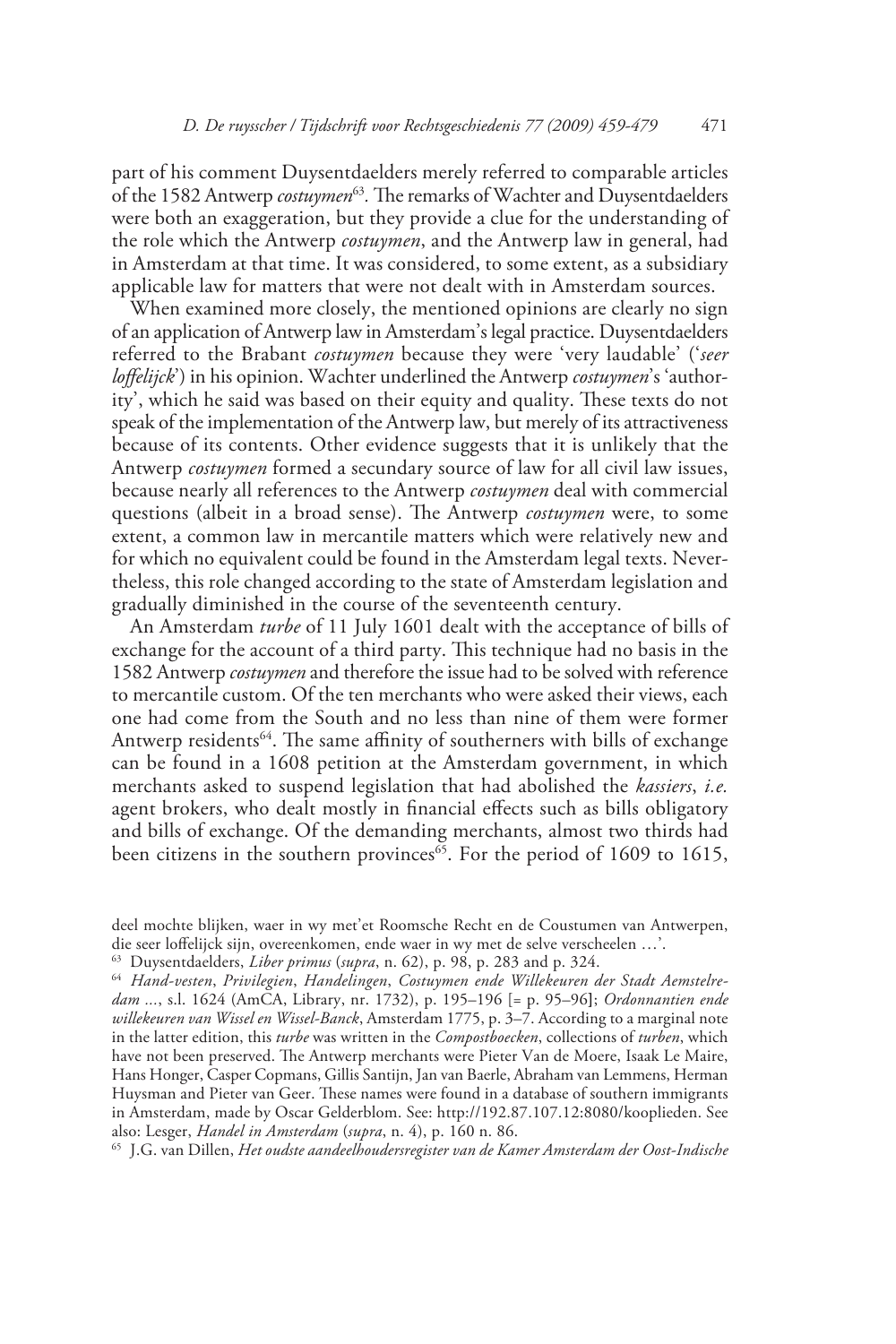between 35 and 40% of the *Wisselbank* registers contain names of southern merchants. After 1615, there was a slow decline, but in 1627 still 27,2% of the accountholders had immigrated from Flanders or Brabant<sup>66</sup>.

Although the Amsterdam government had installed the *Wisselbank* in 1609 and new legislation had been necessary in the first half of the seventeenth century, very few Amsterdam ordinances contained articles on exchange relations<sup>67</sup>, as nearly all legislation dealt with the functioning of the new institution and with the regulation of the behaviour of *kassiers*<sup>68</sup>. Only from 1651 onwards, new ordinances on exchange relations were promulgated and new rules were written down in a number of *turben*<sup>69</sup>. Until that time, the Antwerp *costuymen* were used for questions on exchange rules and they remained a solid basis for retrieving legal answers for these often-complex matters. The Amsterdam secretary Daniel Mostart († 1646) mentioned in his 1633 compilation of Amsterdam law that the Antwerp *costuymen* were generally consulted in cases of bills of exchange70. In a 1663 *turbe*, Amsterdam barristers declared that a 1582 Antwerp rule on the delay during which a refused bill of exchange had to be protested should be applied<sup>71</sup>.

The inclusion of the 1582 Antwerp chapter on maritime insurance in the first edition of the Amsterdam *Willekeuren* was another effect of this supporting role of Antwerp law. It would be an overstatement to describe the Brabant *costuymen* as the only legal text on maritime insurance used at that time. Also

66 Lesger, *Handel in Amsterdam* (*supra*, n. 4), p. 153. 67 J. Wagenaar, *Amsterdam*, *in zyne opkomst*, *aanwas*, *geschiedenissen*, *voorregten*, *koophandel*, *gebouwen*, *kerkenstaat*, *schoolen*, *schutterye*, *gilden en regeeringe*, Amsterdam 1760–67, IX, p. 429: '… Ondertusschen, verliepen er, in't eerst, veele jaren, zonder dat, hier ter Stede, eenige Keuren of Ordonnantien op den handel in Wisselbrieven of Wisselhandel gemaakt werden. Men hield zig, doorgaands, aan de Coustumen of Gewoonten der Stad Antwerpen, de eenigsten, die uitgegeven werden, in den eersten Druk der Handvesten van Amsterdam van den jaar 1597 … . De Coustumen van Antwerpen behelsden nog eenige andere byzonderheden, die, ten deele, stand hielden, ten deele, door den tyd, in ongebruik geraakt zyn …'; and *Ibid.*, XIII, p. 42: 'De geschillen, over 't stuck van Assurantie vallende, werden, in en voor dien tyd, hier ter Stede, gebragt voor Schepenen, die regt spraken naar de Plakaaten van de jaaren 1563 en 1570, en naar de Coustumen of Gewoonten van andere Koopsteden, met naame van Antwerpen …'.

<sup>68</sup> *Handvesten 1624* (*supra*, n. 64), p. 305 (15 July 1608).

69 See: Wagenaar, *Amsterdam*, *in zyne opkomst* (*supra*, n. 67), IX, p. 442.

70 AmCA, Archief van Burgemeesters, Privilegeboeken and keurboeken, nr. 34, fol. 167v.: 'Int stuck van wissel worden binnen deser stede meest ghevolght de Costumen van Antwerpen'.

<sup>71</sup> *Ordonnantien ende willekeuren van Wissel en Wissel-Banck* (*supra*, n. 64), p. 23–28 (17 March 1663). This *turbe* has been misinterpreted. Nine barristers and a proctor were asked whether the printed Antwerp *costuymen* were usually ('*ordinaris*') used for the mentioned delay. Bosch has erroneously stated that, according to this *turbe*, the Antwerp *costuymen* were *generally* used for questions on bills of exchange. See: Bosch, *Enige rechtshistorische aantekeningen* (*supra*, n. 6), p. 1012; Bosch, *Remarques* (*supra*, n. 6), p. 146. This was copied by Wallert. See: Wallert, *Ontwikkelingslijnen* (*supra*, n. 6), p. 96.

*Compagnie*, Den Haag 1958, p. 94. See: Lesger, *Handel in Amsterdam* (*supra*, n. 4), p. 161 n. 86.<br><sup>66</sup> Lesger, *Handel in Amsterdam* (supra, n. 4), p. 153.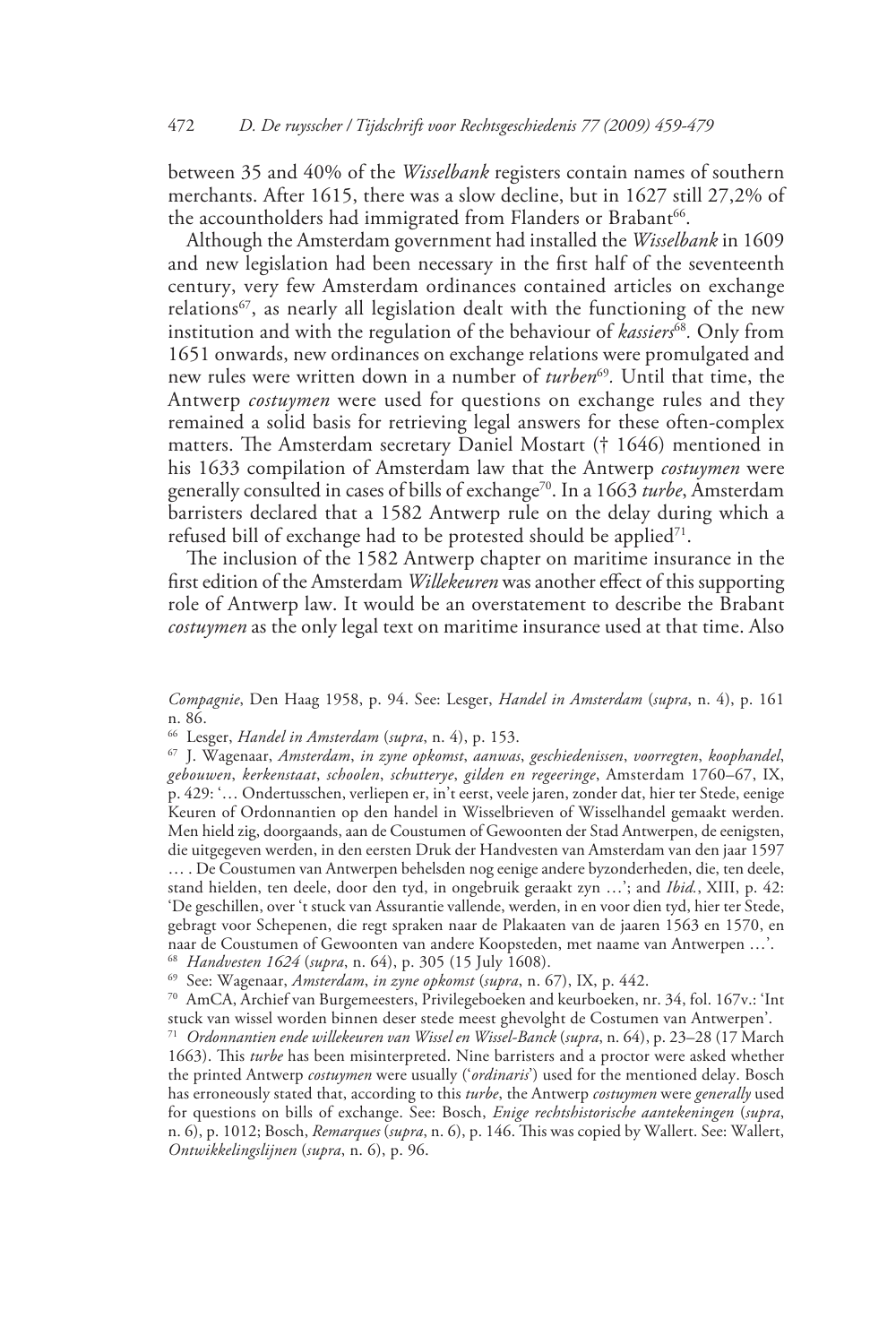the older royal ordinance of 20 January 1571 (n.s.), which was annexed together with the Antwerp law to the 1597 *Willekeuren*, served as a still useful starting point for rules on this subject<sup>72</sup>. Nevertheless, there was an Antwerp tradition for matters of maritime insurance. Amsterdam insurance policies referred, for example, to the insurance customs of Lombard Street in London and of the Antwerp Exchange<sup>73</sup>. On 23 October 1599, an inquiry was held on the retreat of an insurer after he had signed the insurance policy. For such a problem, no solution was written down in the Amsterdam legislation, nor in the Antwerp *costuymen* or in the 1571 royal ordinance. Fourteen merchants were asked their opinions on the issue, five of them Antwerp immigrants<sup>74</sup>. Although they did not present their findings as Antwerp legislation or customs, their participation clearly demonstrates that the Amsterdam government relied on the Brabant immigrants for topics of insurance which had no basis in available legal texts.

Another example of an additional use of the Antwerp *costuymen* relates to the famous article 5 of chapter 58 of the 1582 Antwerp *costuymen*, which states that no revendication is allowed for a principal who has permitted his agent to sell merchandises, even if they have been sold at too low a price<sup>75</sup>. According to Mostart, this rule was in use in Amsterdam and he referred to the Antwerp *costuymen* to explain it76. In one instance, the *Hof van Holland*  followed the Antwerp and Amsterdam law, which stated that the estate of a suspected insolvent should be divided among his creditors, against the debtor's argument that he had sufficient credit. The Antwerp *costuymen* and the Amsterdam *Willekeuren* were both alleged by a demanding creditor although

<sup>72</sup> *Handvesten 1597* (*supra* n. 39), p. 171–182.

<sup>73</sup> This is mentioned in a 1592 maritime insurance policy. See: Van Niekerk, *The development*

<sup>(</sup>*supra*, n. 6), II, p. 1418–1420. 74 *Handvesten 1624* (*supra*, n. 64), p. 198 [= p. 98]. Noordkerk's edition has 21 October 1599 as date. See: H. Noordkerk, *Handvesten*; *ofte Privilegien ende octroyen*: *mitsgaders willekeuren*, *costuimen*, *ordonnantien en handelingen der stad Amstelredam* … (AmCA, Library, nr. 77930), Amsterdam 1748, p. 541–542. The Antwerp merchants were Isaak Le Maire, Pieter Van de Moere, Reynier de Loquere, Hans de Schot and Dirck Van Os. Another southerner was Pieter Wilbraet, who came from the county of Flanders. The names of the merchants involved were compared with Gelderblom's database. See also: Lesger, *Handel in Amsterdam* (*supra*, n. 4), p. 160.

<sup>75</sup> *Coutumes du pays et duché de Brabant*, *Quartier d'Anvers*, [Recueil des anciennes coutumes de la Belgique], II, G. De Longé (ed.), Brussels 1871 (hereafter *Costuymen Antwerp 1582*), p. 444 (art. 5). On this rule, quoted by Grotius in a manuscript addition to his *Inleidinge tot de Hollandsche rechtsgeleerdheid*, II,3,3–6 (see the edition by F. Dovring, H.F.W.D. Fischer and E.M. Meijers, Leiden 1952 (2nd ed. 1965), p. 53 n. 1), see R. Feenstra, *Vindikation von Mobilien und Lösungsrecht in den nördlichen Niederlanden im 17. Jahrhundert*, Tijdschrift voor Rechtsgeschiedenis, 63 (1995), p. 355–375, at p. 360–362.

<sup>76</sup> AmCA, Archief van Burgemeesters, Privilegeboeken and keurboeken, nr. 34, fol. 157v.: 'Twelck alhier ter stede altydts zoo gepractiseert, ende oock in judicio contradictorio in dier voeghen verstaen ende geweten is, ende nimmermeer anders, zie d'Antwerpse handvesten de rei vendicatione'.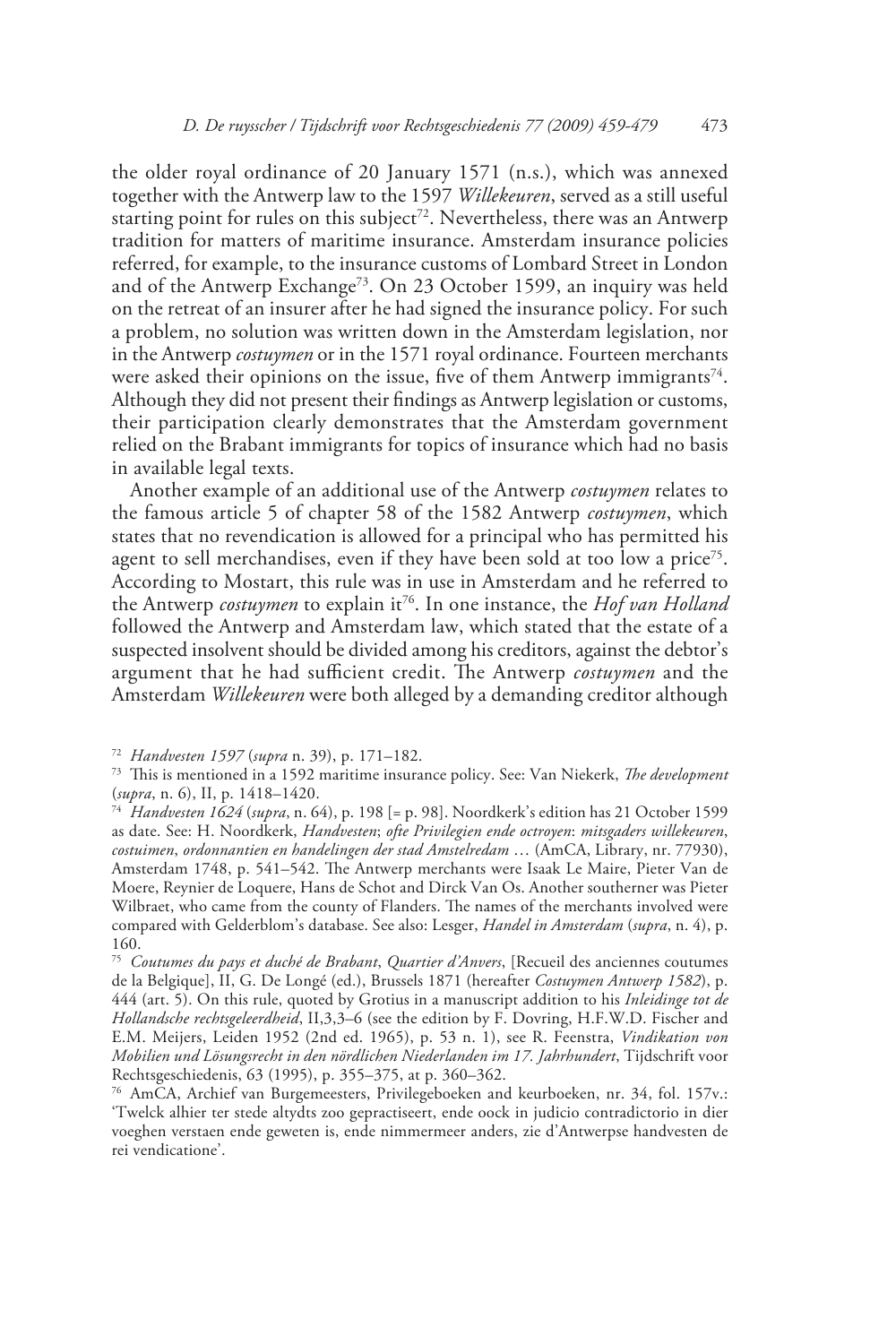the case had no geographical connections with these towns. They provided, according to the judges, a 'received' mercantile custom that well-known insolvency allowed the bankruptcy liquidation procedure to be started<sup>77</sup>. In other matters, the resemblance of the Amsterdam rule with the Antwerp *costuymen* is striking. An Amsterdam ordinance of approximately 1617 consecrated the Roman law *paritas*-principle, which encompassed equality for non-privileged creditors at the distribution of a bankrupt's assets<sup>78</sup>. This same rule had been written down in the Antwerp 1582 *costuymen*79 and went back a long way to a 1516 Antwerp ordinance<sup>80</sup>. An important Antwerp provision on the restricted possibility for a debtor of a bill obligatory to hold defences against its holder, was introduced in an Amsterdam ordinance of 27 July 163581.

Other Amsterdam rules were contrary to the Antwerp ones. In a 1617 *turbe* Amsterdam barristers and proctors declared that a vendor was not permitted to revendicate his sold but unpaid goods from a bankrupt buyer if the vendor had given credit and had fixed a payment date after the delivery<sup>82</sup>. According to the 1582 Antwerp *costuymen*, in that case the vendor was given authorization to retrieve his merchandise<sup>83</sup>. A similar difference with the Antwerp solutions

<sup>77</sup> J. Loenius, *Decisiën en observatiën ...*, Rotterdam 1735, p. 566 (case 88, judgment of 20 June 1638): 'Het Hoff heeft verstaan, volgens de voorseide Coustume en Keure, quod par fuerit omnium Creditorum conditio van de voornoemden Purmereynde, soo haast de voorszeide Purmereynde notoirlyck was insolvent: en dat de selve Coustume in Patria nostra, en andere Landen, daar de Negotie en Koopmanschap vigeeren, zyn gerecipieerd. Hoewel de Jure Civili anders, ut in d. lege is gestatueerd'. Bosch has misinterpreted this sentence and mistaken the mentioned custom (on *paritas creditorum*) for the Antwerp *costuymen*. He therefore said that the *Hof van Holland* had accepted the Antwerp *costuymen* as applicable law in matters of bankruptcy. See: Bosch, *Enige rechtshistorische aantekeningen* (*supra*, n. 6), p. 1011; Bosch, *Remarques* (*supra*, n. 6), p. 145. The Antwerp *costuymen* were, together with the Amsterdam *Willekeuren*, merely seen as a text in which a mercantile custom was laid down, which was also in use in other countries. This custom was an accepted custom and prevailed as *ius proprium*. <sup>78</sup> *Handvesten 1639* (*supra*, n. 53), p. 100. The exact date of promulgation is not mentioned. In this compilation of Amsterdam legislation, the summary of this ordinance follows the *turbe* on the rights of the unpaid vendor against a bankrupt, which dates from 15 April 1617 (see further below, n. 82). There is, surprisingly, no reference to this ordinance in the 1624 *Handvesten*, although this latter compilation does contain the text of the forementioned *turbe*. See: *Handvesten 1624* (*supra*, n. 64), p. 196 [= p. 96].

<sup>79</sup> *Costuymen Antwerp 1582* (*supra*, n. 75), p. 538 (art. 2).

<sup>80</sup> D. De ruysscher, *Designing the limits of creditworthiness*, *Insolvency in Antwerp bankruptcy legislation and practice* (*16th–17th centuries*), Tijdschrift voor Rechtsgeschiedenis, 76 (2008), p. 307–327, at p. 309–313.

<sup>81</sup> *Handvesten 1639* (*supra*, n. 53), p. 118 (27 July 1635). This rule excluded the debtor's right to introduce defences of earlier payment of the debt and of set-off. See: *Costuymen Antwerp 1582* (*supra*, n. 75), p. 526 (art. 11).

<sup>82</sup> *Handvesten 1624* (*supra*, n. 64), p. 196 [= p. 96] (15 April 1617).

<sup>83</sup> *Costuymen Antwerp 1582* (*supra*, n. 75), p. 446 (art. 7). On this rule see R. Feenstra, *Reclame en revindicatie, Onderzoekingen omtrent de rol in de ontwikkelingsgeschiedenis van het recht van reclame gespeeld door den Romeinsrechtelijken regel omtrent eigendomsovergang en prijsbetaling bij*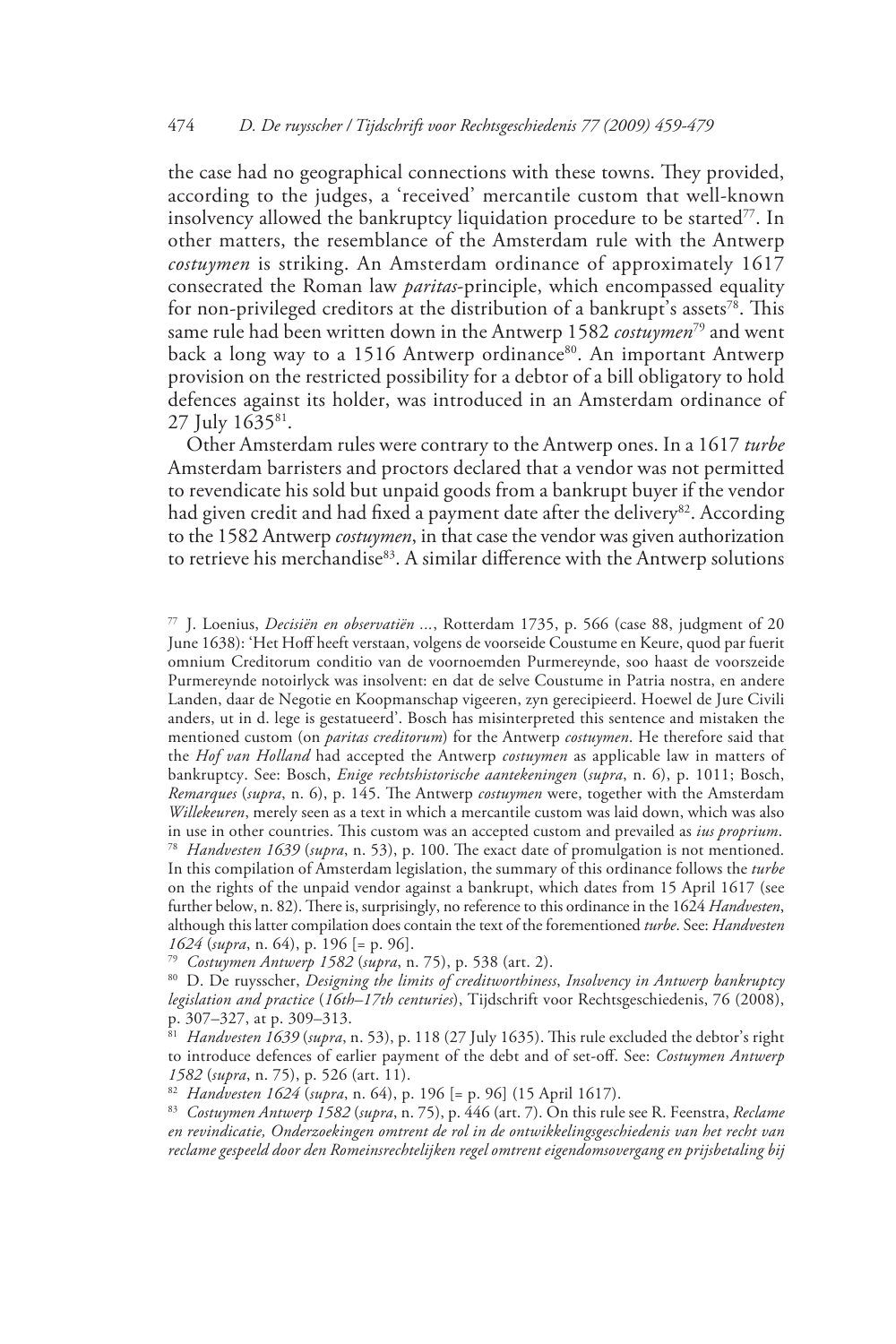related to revendication of transferred goods by an unpaid vendor who had not set a date for payment. In the second half of the seventeenth century, the Amsterdam aldermen ordered at several instances that the vendor was due to claim his price within six weeks after the sale. If the buyer was unwilling or if the delay had expired, the vendor had to start a procedure before the court<sup>84</sup>. In Antwerp, the vendor's right of recovery was not subject to comparable rules.

This is one example of how commercial matters in the course of the seventeenth century were slowly monopolized by legislation from the Amsterdam City Council, which left less and less space for an additional use of the Antwerp *costuymen*. The early Antwerp legal influence in maritime insurances quickly ended, as in January 1598 the Amsterdam aldermen issued an elaborate ordinance on this subject, in which old rules were copied and joined with new ones<sup>85</sup>. In this legislation, some provisions of the 1582 Antwerp *costuymen* were elaborated, *e.g.* on insurance of valuables and on insurance 'on good and bad tidings'86. As a result, no references to a secundary role of Antwerp law in insurance affairs can be found after 1598. Another example relates to bankruptcy legislation. On 6 November 1643, the Amsterdam City Council issued an ordinance establishing a Chamber for insolvencies<sup>87</sup>. It formulated a liquidation procedure which was applied to all types of insolvency and which went further than the Antwerp solutions. Lawsuits on liquidation would henceforth suspend the public sale and should be brought before the Chamber, which also managed the evaluation and payment of the creditors' claims<sup>88</sup>. This was not the case in Antwerp, where the estate was usually managed by an official whose actions were not hindered by litigation of involved parties before the City Council<sup>89</sup>. The Amsterdam ordinance also encompassed principles of the Antwerp *costuymen*, such as comparable rules for ranking creditors<sup>90</sup>. Therefore, references to the Antwerp law book were

*koop* (*Inst. 2.1.41*), Haarlem 1949, p. 125–127, supplemented by id., *Eigendomsovergang bij koop en terugvorderingsrecht van de onbetaalde verkoper: Romeins recht en Middeleeuws handelsrecht*, Tijdskrif vir Hedendaagse Romeins-Hollandse Reg, 50 (1987), p. 127–138, at p. 136–138. Cf. also *infra*, p. 477.

<sup>84</sup> *Ordonnantien en willekeuren van Wissel en Wissel-Banck* (*supra*, n. 64), p. 142–143 (31 January 1658) and p. 146–149 (10 February 1682).

<sup>85</sup> *Handvesten 1624* (*supra*, n. 64), p. 131–133 (31 January 1598).

<sup>86</sup> Compare with: *Costuymen Antwerp 1582* (*supra*, n. 75), p. 400–408 (chapter 54). On maritime insurances of valuables and 'on good and bad tidings', see respectively: Van Niekerk, *The development* (*supra*, n. 6), I, p. 291–296 and II, p. 850–886.

<sup>87</sup> This ordinance has been published in: Gerard Rooseboom, *Recueil van verscheyde keuren*, *en costumen*: *midtsgaders maniere van procederen binnen de stadt Amsterdam*, Amsterdam 1656, p. 304–309.

<sup>88</sup> G. Moll, *De Desolate Boedelskamer te Amsterdam*, *Bijdrage tot de kennis van Oud-Hollandsch failliten-recht*, [thesis University of Amsterdam], Amsterdam 1879, p. 77–86.

<sup>89</sup> De ruysscher, *Designing the limits* (*supra*, n. 80), p. 324–325.

<sup>90</sup> Compare with: *Costuymen Antwerp 1582* (*supra*, n. 75), p. 528–556 (chapters 65 and 66).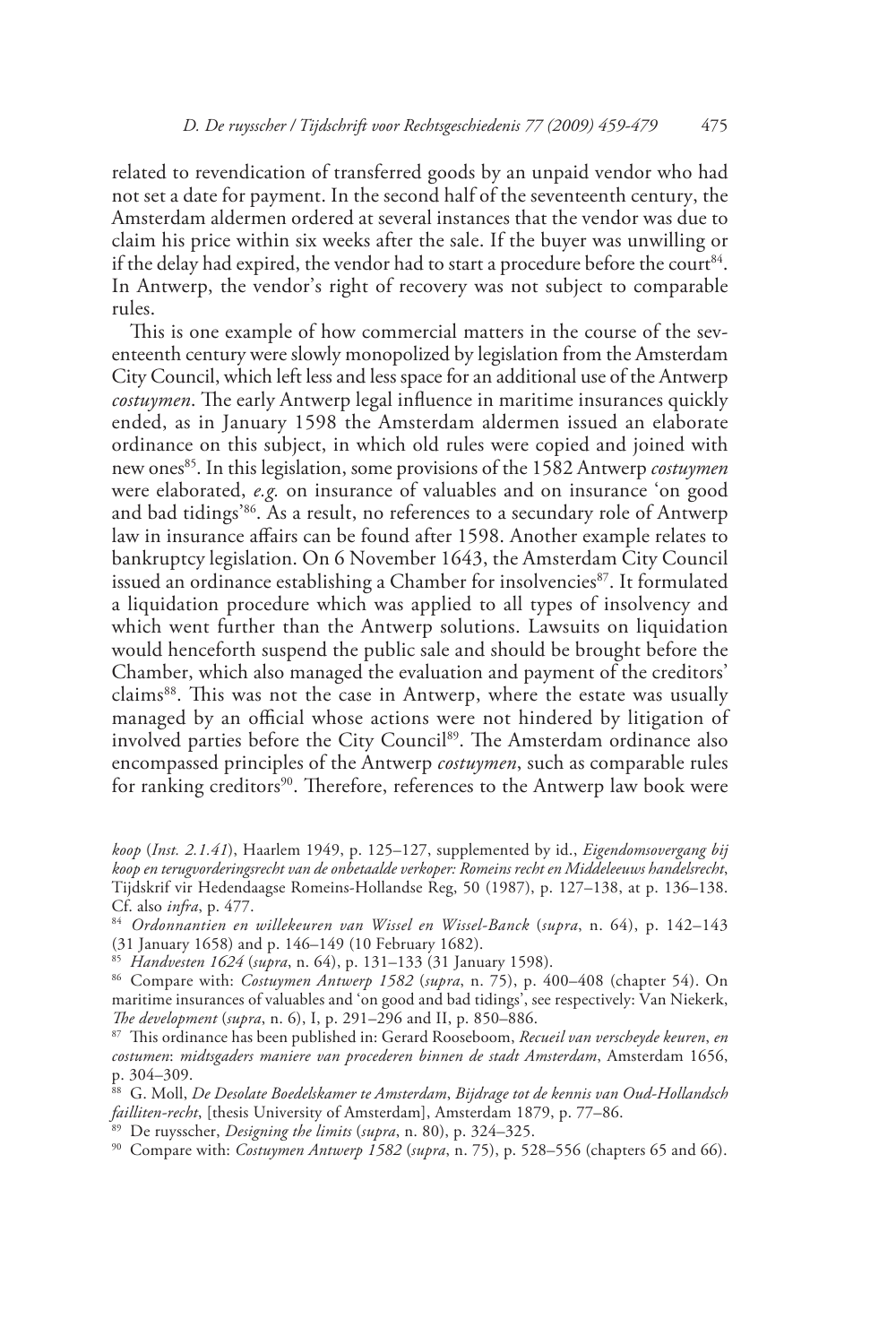no longer necessary in bankruptcy cases after 1643. Following these and other legal interventions by the Amsterdam aldermen, the direct need for legal borrowing disappeared and the 1613, 1624 and 1639 editions of the Amsterdam *Willekeuren* did no longer include the excerpts of Antwerp law which had been attached to the  $1597$  edition<sup>91</sup>. This phenomenon can equally explain why the mentioned practical treatises and histories of Amsterdam contain virtually no references to Antwerp law.

A popular theory with an undeniable Weberian touch<sup>92</sup> presumes that the Antwerp *costuymen* were easily adopted in Amsterdam's legal scenes because of their Calvinistic contents93. The protestant colour of the 1582 *costuymen* has, however, been exaggerated as they contained only a handful of provisions with confessional characteristics<sup>94</sup>. It is also very questionable whether these 'protestant' articles, if they had had more catholic contents, would have prevented Amsterdam lawyers from using the 1582 law book. For commercial topics no Calvinistic provisions can be found in the 1582 *costuymen*. A value for legal practice is, as seen from the cited examples, the most likely explanation for the application of Antwerp law in the city on the Amstel.

# **IV. – … but still an appealing example**

The intellectual aura of the 1582 Antwerp *costuymen* was responsible for the copying of the structure of many of its sections into the compilation of Amsterdam law made by the Amsterdam secretary Gerard Rooseboom (1644)<sup>95</sup>. The contents of the title on bills of exchange in the Antwerp *costuymen* served as an example for Hugo de Groot's according chapter in the *Inleidinge tot de Hollandse Rechtsgeleertheyt* (1621)96. Editions of Amsterdam *Willekeuren* were,

94 Gotzen spoke of the printed *costuymen* as a 'a legal pilar in the building of the protestant Antwerp republic'. See: Gotzen, *De costumiere bronnen* (*supra*, n. 15), p. 108. Floris Prims held the 1582 *costuymen* responsible for 'suppressing the law of the church'. See: F. Prims, *Geschiedenis van Antwerpen*, Brussels 1982, VI/A, p. 118. The Calvinistic influence is mostly discernable in the installation of a court for marital cases, which replaced the abolished bishop's court. See: *Costuymen Antwerp 1582* (*supra*, n. 75), p. 30–32 (art. 2 and 4). In an oath formula, references to saints were 'forgotten'. See: *Costuymen Antwerp 1582* (*supra*, n. 75), p. 60–62 (art. 18). 95 Wallert, *Ontwikkelingslijnen* (*supra*, n. 6), p. 100–109.

96 Asser, *Bills of exchange* (*supra*, n. 6), p. 106–107; H.F.W.D. Fischer, *Het oud-vaderlandse handelsrecht en Hugo de Groot*, Rechtsgeleerd Magazijn Themis, 1952, p. 598–610; Wallert, *Ontwikkelingslijnen* (*supra*, n. 6), p. 113–121. See also on De Groot's connections with practice: L. Waelkens, *Ius quaesitum tertio*, *Dutch influences on Grotius*, in: E.J.H. Schrage (ed.), Ius quaesitum tertio, [Comparative Studies in Continental and Anglo-American legal history, 26], Berlin 2008, p. 175–189.

<sup>&</sup>lt;sup>91</sup> See above, notes 53 and 64, and below, note 97.

 $92$  Max Weber († 1920) stated that there is a relation between protestantism and capitalism in his *Die protestantische Ethik und der Geist des Kapitalismus* (1905).

<sup>93</sup> Bosch, *Remarques* (*supra*, n. 6), p. 144; Maes, *Juristen* (*supra*, n. 6), p. 30; Maes, *Rubens* (*supra*, n. 6), p. 682.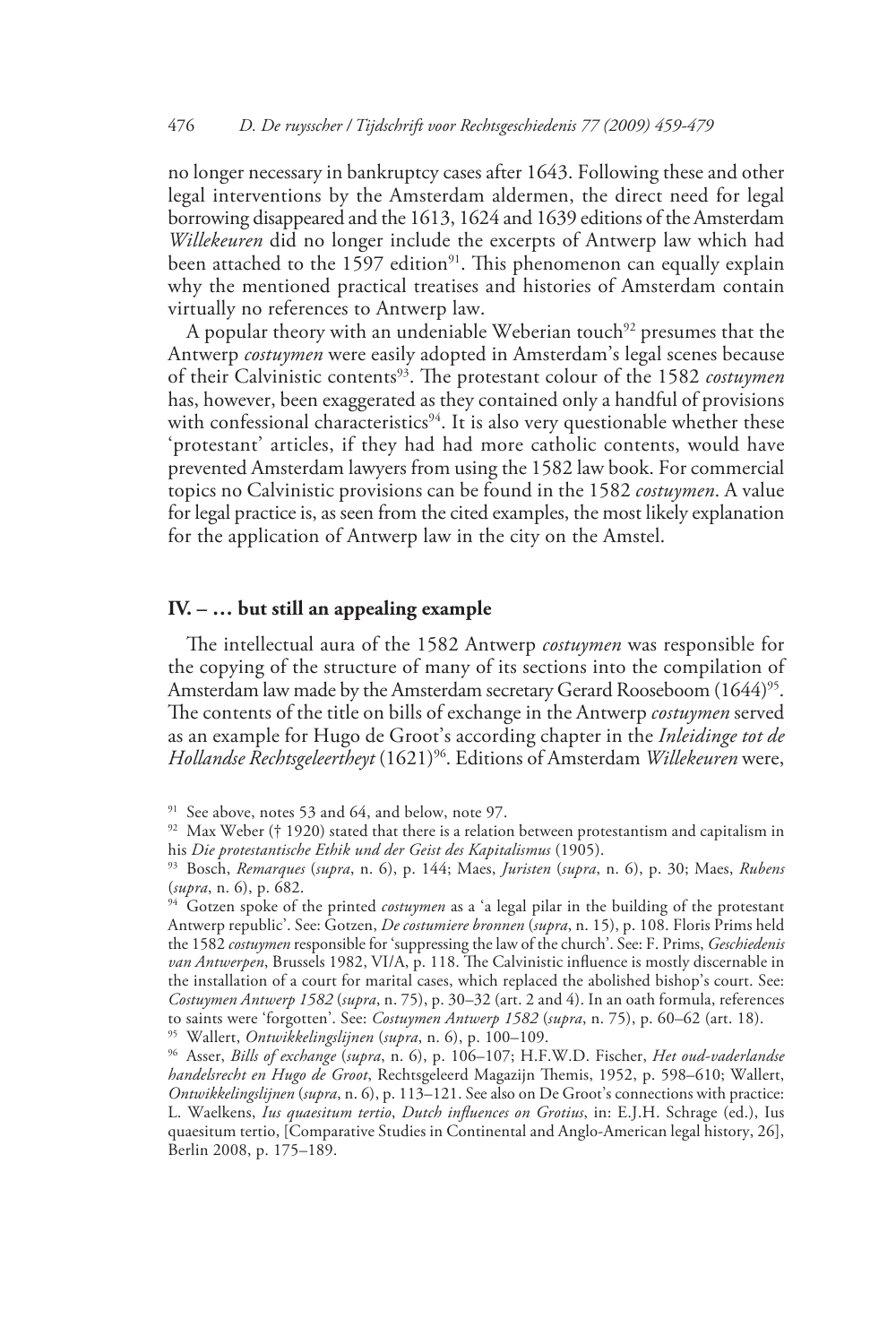up until the eighteenth century, less well structured and less accessible than the Antwerp 1582 *costuymen*<sup>97</sup>*.* The mentioned influence of this law book went hand in hand with its actual use in Amsterdam in the first half of the seventeenth century, but later on the beauty of the *costuymen* remained nearly their only asset in the Dutch city. In the eighteenth century, many Amsterdam lawyers still referred to the Antwerp *costuymen*, but no longer thought that they contained a subsidiary applicable law. Instead, these jurists hinted mainly at the *former* authority of the Brabant compilation, albeit they still consulted the *costuymen* because of their intrinsic qualities or because they had been used by De Groot. In 1712, the Amsterdam barrister Tobis Boel remarked in his annotations at Johannes Loenius' *Decisiën* that, for a question on mutual testaments, the Antwerp customs were to be used in conformity with De Groot's insights<sup>98</sup>. In a legal opinion on revendication, which dated from before 1744, Cornelis van Bynkershoek mentioned the fact that the Antwerp *costuymen* were often referred to by De Groot and that they once had a good reputation in Holland, but he put their rules easily aside because they were contrary to Amsterdam law and to the *ius commune*<sup>99</sup>*.*

Similar opinions were blended with historical references to the growth of Amsterdam after 1600, which was already a *topos* in Amsterdam eighteenthcentury historical literature<sup>100</sup>. In a 1704 legal advice, several Amsterdam

<sup>97</sup> Other editions of the *Willekeuren* than the mentioned 1597, 1624, 1639 and 1748 versions were: *Hantvesten*, *Privilegien Willekeuren ende Ordonnantien der stadt Aemstelredam ...*, Amsterdam (s.n*.*) 1613; *Hand-vesten*, *privilegien*, *octroyen*, *costumen ende willekeuren der Stad Amstelredam*  .*..*, Amsterdam (Otto Smient and Judocus Smient) 1663.

<sup>98</sup> Loenius, *Decisiën* (*supra*, n. 77), 792 (case 137). 'Soo vermeenen wy nogtans, dat alle die bepaalingen, gelyk ook de Leere van den Heer de Groot, niet anders, of verders en konnen verstaan werden te procedeeren, of plaats te hebben, dan, in conformitè, en na inhoude van het gedisponeerde by de Coustumen van Antwerpen … Vermids, onses bedunkens, het selve in alles over een komt met de Leere der DD. De meenigvuldige Gewysdens, en ook met het Regt, de Reeden en billykheyt, welke alle in het gedisponeerde van de selven Coustumen van Antwerpen te vinden zyn …'. Bosch has said that, according to this passage, Boel had stated that the Antwerp law had the same authority as Roman law in matters of mutual testaments. See: Bosch, *Enige rechtshistorische aantekeningen* (*supra*, n. 6), col. 1012; Bosch, *Remarques* (*supra*, n. 6), p. 146.

<sup>99</sup> C. van Bynkershoek, *Quaestionum juris privati libri quatuor...*, Leiden 1744 [anastatic reprint, Rodopi, Amsterdam 1969], p. 495–505 (lib. 3, cap. 15): '… Sed id admittendum non est, et nescio, an aliam autoritatem habeat, quam in illa, quam supra memoravi, Consuetudine Antwerpiensi. Magna, fateor, Juris Antwerpiensis auctoritas etiam olim hic fuit, saepe et a Grotio in partes vocata, at quis eam sibi obtrudi patietur contra rationem, Jus Commune et ipsam Legem Amsterdammensem in causa Amsterdammensi …'. On this opinion of Bynkershoek see Feenstra, *Reclame en revindicatie* (*supra*, n. 83), p. 125–127, and *Eigendomsovergang bij koop* (*supra*, n. 83), p. 136–137, referring to the original text, dating from 1725 (*Observationes tumultuariae*, nr. 2221).

<sup>100</sup> Le Moine De L'Espine, *De coophandel van Amsterdam* (*supra*, n. 58), I, introduction: 'Aldus is Amsterdam van tydt tot tydt aanmerkelyk vermenigvuldigt, door den aanwas van de Negotie, en die wederom door de geduurige toevloeyingen van Vreemdelingen, uyt alle gewesten des Werelds; en daar door eindelyk geworden gelyk als het Pakhuis, niet alleen van geheel Europa, maar van de geheele Wereldt'.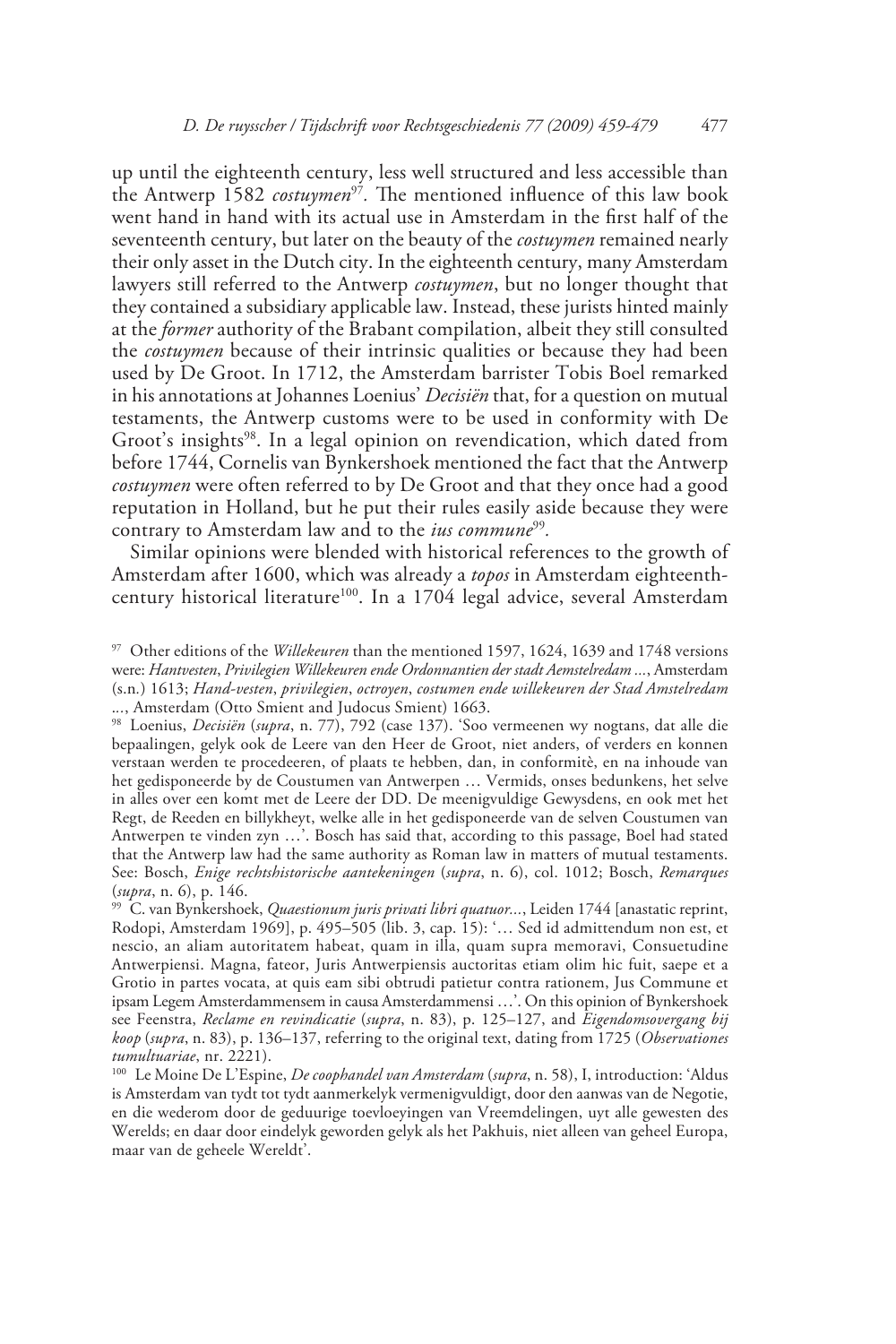lawyers felt the need to justify their references to the Antwerp *costuymen* on a question of company, for which a mercantile custom had in their opinion come from Antwerp to Amsterdam in the slipstream of commerce<sup>101</sup>. It seems that views on Amsterdam's commercial history merged with the respect the Brabant law book enjoyed because it had constituted a source for De Groot's writings. The presence of Antwerp law chapters in the 1597 and 1639 *Handvesten* made lawyers believe in a former use of this law for more topics than had actually been the case. Near the end of the eighteenth century, barristers mentioned a rule of the Antwerp *costuymen* on the legal capacity of minors in commercial affairs and stressed that the authority of Antwerp law in commercial matters had always ('*altoos*') been great in Holland and Amsterdam, this because the Antwerp law book had never been used before for this specific question<sup>102</sup>. The same can be said of the mentioned  $1704$  legal opinion, in which references to the historical application of the Antwerp *costuymen* in Amsterdam served the purpose of making an alleged rule on company acceptable<sup>103</sup>.

# **Conclusion**

The mentioned data show that the 1582 Antwerp *costuymen* were indeed considered a common law in Amsterdam, but in general only in the first half of the seventeenth century and for mercantile topics. This influence was, in this first phase, a result of the often haphazard and not exhaustive Amsterdam legislation on commercial issues, in combination with the role played by Brabant newcomers. The application of Antwerp law was widely accepted for questions on bills of exchange, and originally also for insurance matters. Yet, even for those themes, the Antwerp *costuymen* never gained the status of Amsterdam's commercial code, as the Amsterdam government nor the lawyers in the city perceived them as such. Furthermore, the role which these *costuymen* played declined over time, as more rules were codified by the Amsterdam legislator. Admittedly, the actual contents of this new legislation reveal a strong affinity with the Antwerp sources and the *costuymen* were definitely a material source of Amsterdam law on these matters. This picture is in conformity

103 See note 101.

<sup>101</sup> J.M. Barels, *Advysen over den koophandel en zeevaart ...*, Amsterdam 1781, II, p. 231–237 (7 April 1704): '… zynde kennelyk dat verscheiden dingen tot de Commercie en Negotie behoorende van Antwerpen, door verloop van Commercie van die Stad en 't aenwaschen van de Commercie hier te Lande, tot ons in gebruik zyn overgebragt, even als ook byzonderlyk alhier tot Amsterdam in de Practycque zekerlyk en buiten alle twyffelinge is gerecipieerd, volgens de daeglyksche menigvuldige Gewysdens, ut socii teneantur in solidum …'.

<sup>102</sup> Barels, *Advysen* (*supra*, n. 101), II, p. 392–393 (8 May 1778): '… in de Coustumen van Antwerpen, (welker auctoriteit hier te Lande en ook particulierlyk binnen deeze Stad altoos in materie van Commercie zeer groot is geweest) …'.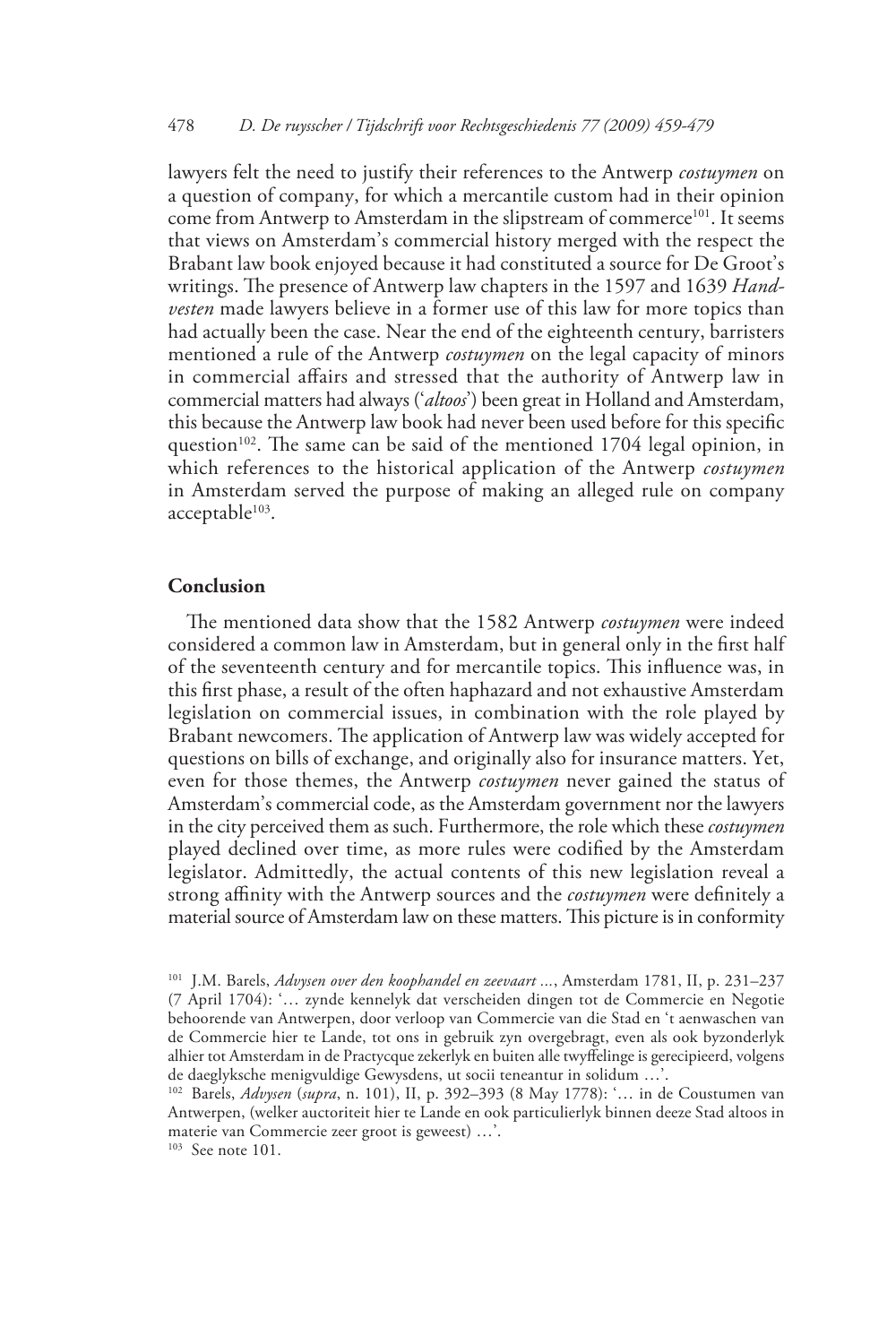with that of the contribution which Antwerp immigrant-merchants made by introducing techniques in their new hometown, especially concerning exchange and insurance. Notwithstanding this undercurrent, the Amsterdam legislation proved innovative. The availability of the 1582 printed Antwerp *costuymen*, of which several editions were published in Amsterdam itself, led to the fact that not the Antwerp law in general, or the more mercantile 1608 *costuymen*, were used. In the eighteenth century, the 1582 law book had lost much of its significance for solving legal questions on commerce in Amsterdam. Still, the cultural aura of this text facilitated references to it, even for issues that had never before been solved on the basis of the Antwerp *costuymen*. Lawyers justified their citations of this text and they did so with references to Hugo de Groot's appreciation of the work or with general remarks on the commercial influence of Antwerp on Amsterdam's growth in the seventeenth century. The legal relations between the two commercial centres provide a remarkable example of how the authority of and the actual references to legal sources are closely related to cultural and economic phenomena. Amsterdam's commercial legislation built on its Antwerp example, without being determined by it.